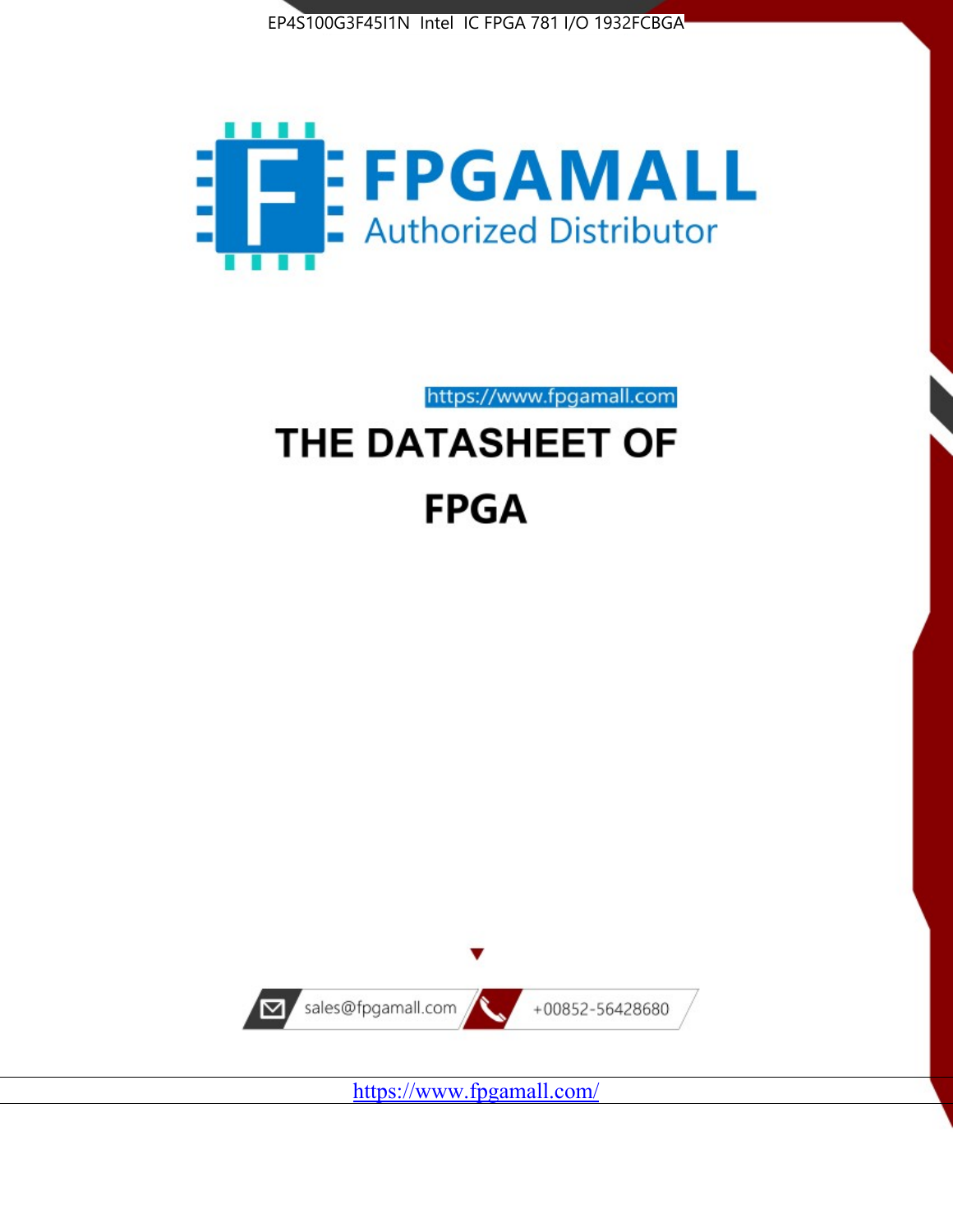EP4S100G3F45I1N Intel IC FPGA 781 I/O 1932FCBGA



# **1. Overview for the Stratix IV Device Family**

**SIV51001-3.5**

Altera® Stratix® IV FPGAs deliver a breakthrough level of system bandwidth and power efficiency for high-end applications, allowing you to innovate without compromise. Stratix IV FPGAs are based on the Taiwan Semiconductor Manufacturing Company (TSMC) 40-nm process technology and surpass all other high-end FPGAs, with the highest logic density, most transceivers, and lowest power requirements.

The Stratix IV device family contains three optimized variants to meet different application requirements:

- Stratix IV E (Enhanced) FPGAs—up to 813,050 logic elements (LEs), 33,294 kilobits (Kb) RAM, and 1,288 18 x 18 bit multipliers
- Stratix IV GX transceiver FPGAs—up to 531,200 LEs, 27,376 Kb RAM, 1,288 18 x 18-bit multipliers, and 48 full-duplex clock data recovery (CDR)-based transceivers at up to 8.5 Gbps
- Stratix IV GT—up to 531,200 LEs, 27,376 Kb RAM, 1,288 18 x 18-bit multipliers, and 48 full-duplex CDR-based transceivers at up to 11.3 Gbps

The complete Altera high-end solution includes the lowest risk, lowest total cost path to volume using HardCopy® IV ASICs for all the family variants, a comprehensive portfolio of application solutions customized for end-markets, and the industry leading Quartus® II software to increase productivity and performance.

f For information about upcoming Stratix IV device features, refer to the *[Upcoming](http://www.altera.com/literature/hb/stratix-iv/uf01001.pdf?GSA_pos=2&WT.oss_r=1&WT.oss=upcoming)  [Stratix IV Device Features](http://www.altera.com/literature/hb/stratix-iv/uf01001.pdf?GSA_pos=2&WT.oss_r=1&WT.oss=upcoming)* document.

f For information about changes to the currently published *Stratix IV Device Handbook*, refer to the *[Addendum to the Stratix IV Device Handbook](http://www.altera.com/literature/hb/stratix-iv/stx4_siv54002.pdf)* chapter.

This chapter contains the following sections:

- "Feature Summary" on page 1–2
- "Architecture Features" on page 1–6
- "Integrated Software Platform" on page 1–19
- "Ordering Information" on page 1–19

@2016 Altera Corporation. All rights reserved. ALTERA, ARRIA, CYCLONE, HARDCOPY, MAX, MEGACORE, NIOS, QUARTUS and STRATIX words and logos are trademarks of Altera Corporation and registered in the U.S. Patent and Trademark



Stratix IV Device Handbook Volume 1 January 2016

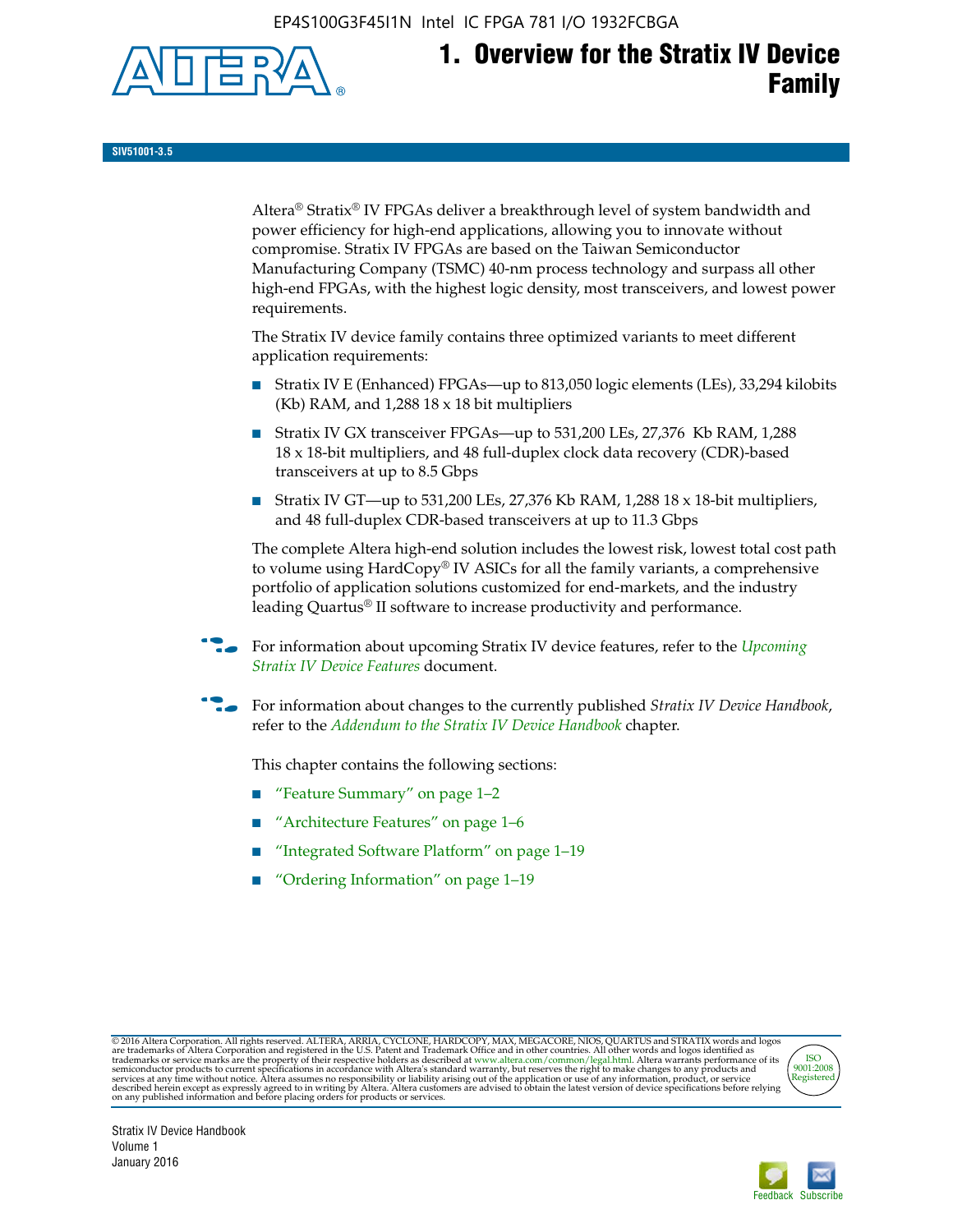# **Feature Summary**

The following list summarizes the Stratix IV device family features:

- Up to 48 full-duplex CDR-based transceivers in Stratix IV GX and GT devices supporting data rates up to 8.5 Gbps and 11.3 Gbps, respectively
- Dedicated circuitry to support physical layer functionality for popular serial protocols, such as PCI Express (PCIe) (PIPE) Gen1 and Gen2, Gbps Ethernet (GbE), Serial RapidIO, SONET/SDH, XAUI/HiGig, (OIF) CEI-6G, SD/HD/3G-SDI, Fibre Channel, SFI-5, and Interlaken
- Complete PCIe protocol solution with embedded PCIe hard IP blocks that implement PHY-MAC layer, Data Link layer, and Transaction layer functionality

**For more information, refer to the** *[IP Compiler for PCI Express User Guide](http://www.altera.com/literature/ug/ug_pci_express.pdf)***.** 

- Programmable transmitter pre-emphasis and receiver equalization circuitry to compensate for frequency-dependent losses in the physical medium
- Typical physical medium attachment (PMA) power consumption of 100 mW at 3.125 Gbps and 135 mW at 6.375 Gbps per channel
- 72,600 to 813,050 equivalent LEs per device
- 7,370 to 33,294 Kb of enhanced TriMatrix memory consisting of three RAM block sizes to implement true dual-port memory and FIFO buffers
- High-speed digital signal processing (DSP) blocks configurable as 9 x 9-bit,  $12 \times 12$ -bit,  $18 \times 18$ -bit, and  $36 \times 36$ -bit full-precision multipliers at up to 600 MHz
- Up to 16 global clocks (GCLK), 88 regional clocks (RCLK), and 132 periphery clocks (PCLK) per device
- Programmable power technology that minimizes power while maximizing device performance
- Up to 1,120 user I/O pins arranged in 24 modular I/O banks that support a wide range of single-ended and differential I/O standards
- Support for high-speed external memory interfaces including DDR, DDR2, DDR3 SDRAM, RLDRAM II, QDR II, and QDR II+ SRAM on up to 24 modular I/O banks
- High-speed LVDS I/O support with serializer/deserializer (SERDES), dynamic phase alignment (DPA), and soft-CDR circuitry at data rates up to 1.6 Gbps
- Support for source-synchronous bus standards, including SGMII, GbE, SPI-4 Phase 2 (POS-PHY Level 4), SFI-4.1, XSBI, UTOPIA IV, NPSI, and CSIX-L1
- Pinouts for Stratix IV E devices designed to allow migration of designs from Stratix III to Stratix IV E with minimal PCB impact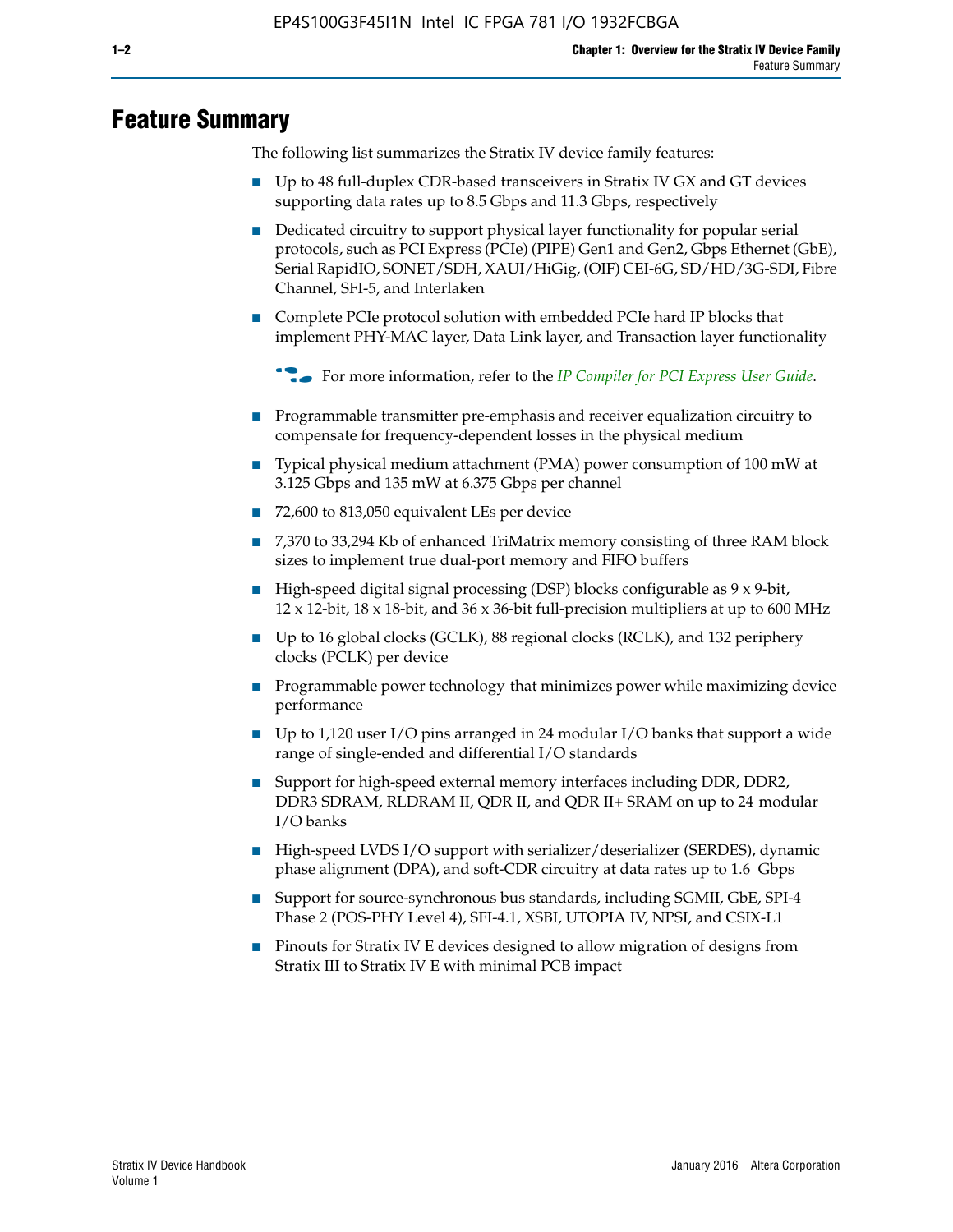# **Stratix IV GX Devices**

Stratix IV GX devices provide up to 48 full-duplex CDR-based transceiver channels per device:

- Thirty-two out of the 48 transceiver channels have dedicated physical coding sublayer (PCS) and physical medium attachment (PMA) circuitry and support data rates between 600 Mbps and 8.5 Gbps
- The remaining 16 transceiver channels have dedicated PMA-only circuitry and support data rates between 600 Mbps and 6.5 Gbps
- **1 The actual number of transceiver channels per device varies with device selection. For** more information about the exact transceiver count in each device, refer to Table 1–1 on page 1–11.
- 1 For more information about transceiver architecture, refer to the *[Transceiver](http://www.altera.com/literature/hb/stratix-iv/stx4_siv52001.pdf)  [Architecture in Stratix IV Devices](http://www.altera.com/literature/hb/stratix-iv/stx4_siv52001.pdf)* chapter.

Figure 1–1 shows a high-level Stratix IV GX chip view.

#### **Figure 1–1. Stratix IV GX Chip View** *(1)*



#### **Note to Figure 1–1:**

(1) Resource counts vary with device selection, package selection, or both.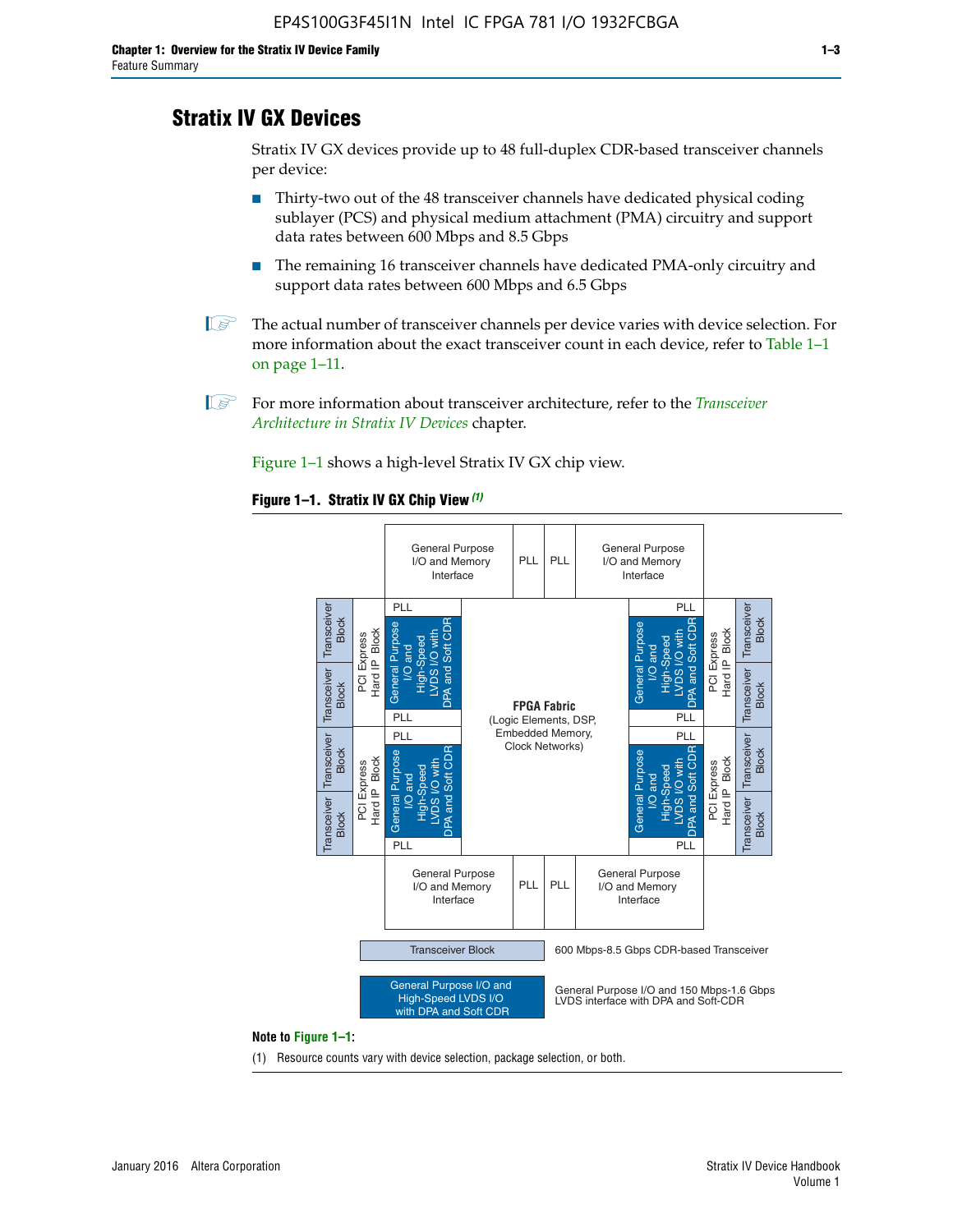# **Stratix IV E Device**

Stratix IV E devices provide an excellent solution for applications that do not require high-speed CDR-based transceivers, but are logic, user I/O, or memory intensive.

Figure 1–2 shows a high-level Stratix IV E chip view.





#### **Note to Figure 1–2:**

(1) Resource counts vary with device selection, package selection, or both.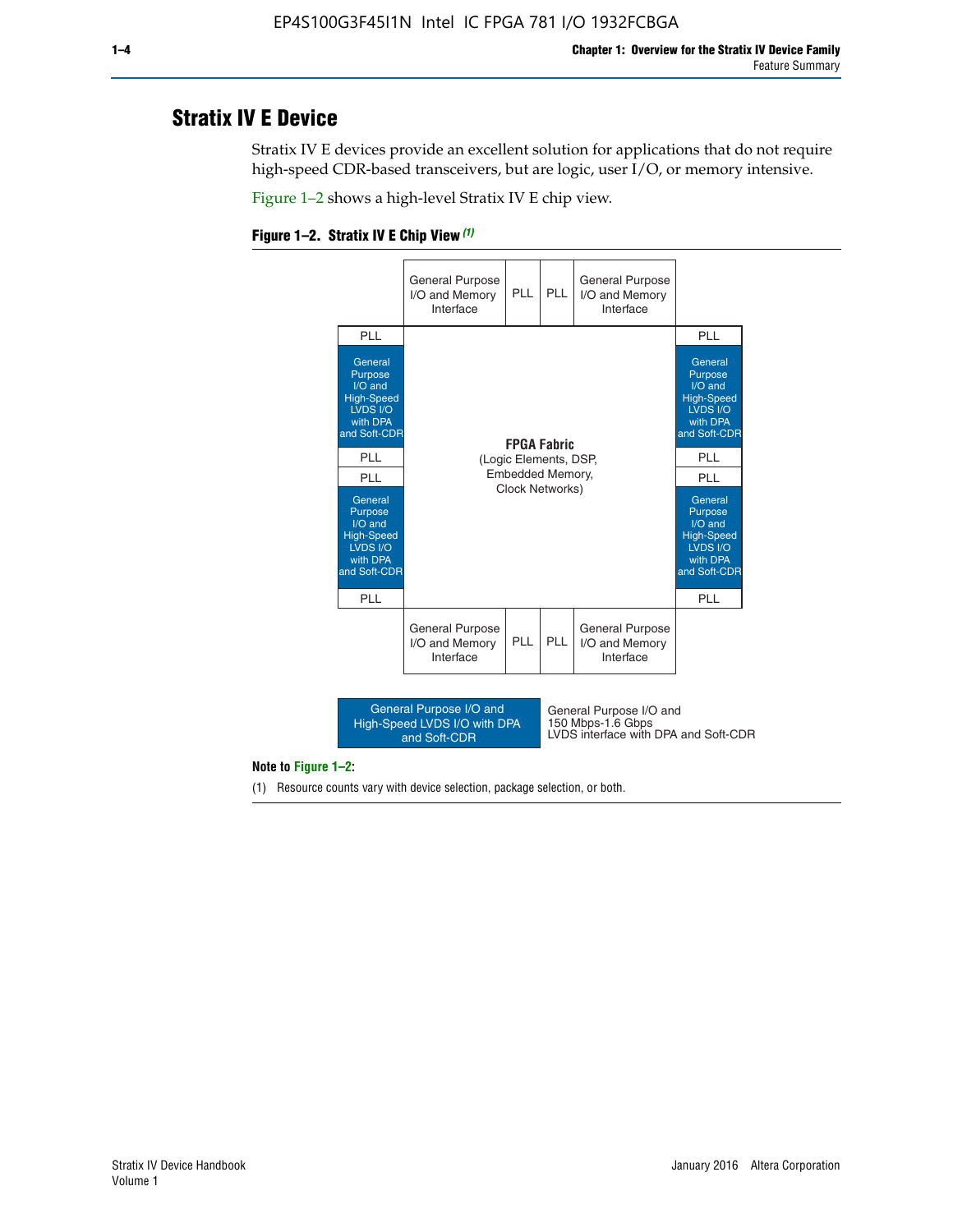# **Stratix IV GT Devices**

Stratix IV GT devices provide up to 48 CDR-based transceiver channels per device:

- Thirty-two out of the 48 transceiver channels have dedicated PCS and PMA circuitry and support data rates between 600 Mbps and 11.3 Gbps
- The remaining 16 transceiver channels have dedicated PMA-only circuitry and support data rates between 600 Mbps and 6.5 Gbps
- **1** The actual number of transceiver channels per device varies with device selection. For more information about the exact transceiver count in each device, refer to Table 1–7 on page 1–16.
- $\mathbb{I}$  For more information about Stratix IV GT devices and transceiver architecture, refer to the *[Transceiver Architecture in Stratix IV Devices](http://www.altera.com/literature/hb/stratix-iv/stx4_siv52001.pdf)* chapter.

Figure 1–3 shows a high-level Stratix IV GT chip view.

#### **Figure 1–3. Stratix IV GT Chip View** *(1)*



(1) Resource counts vary with device selection, package selection, or both.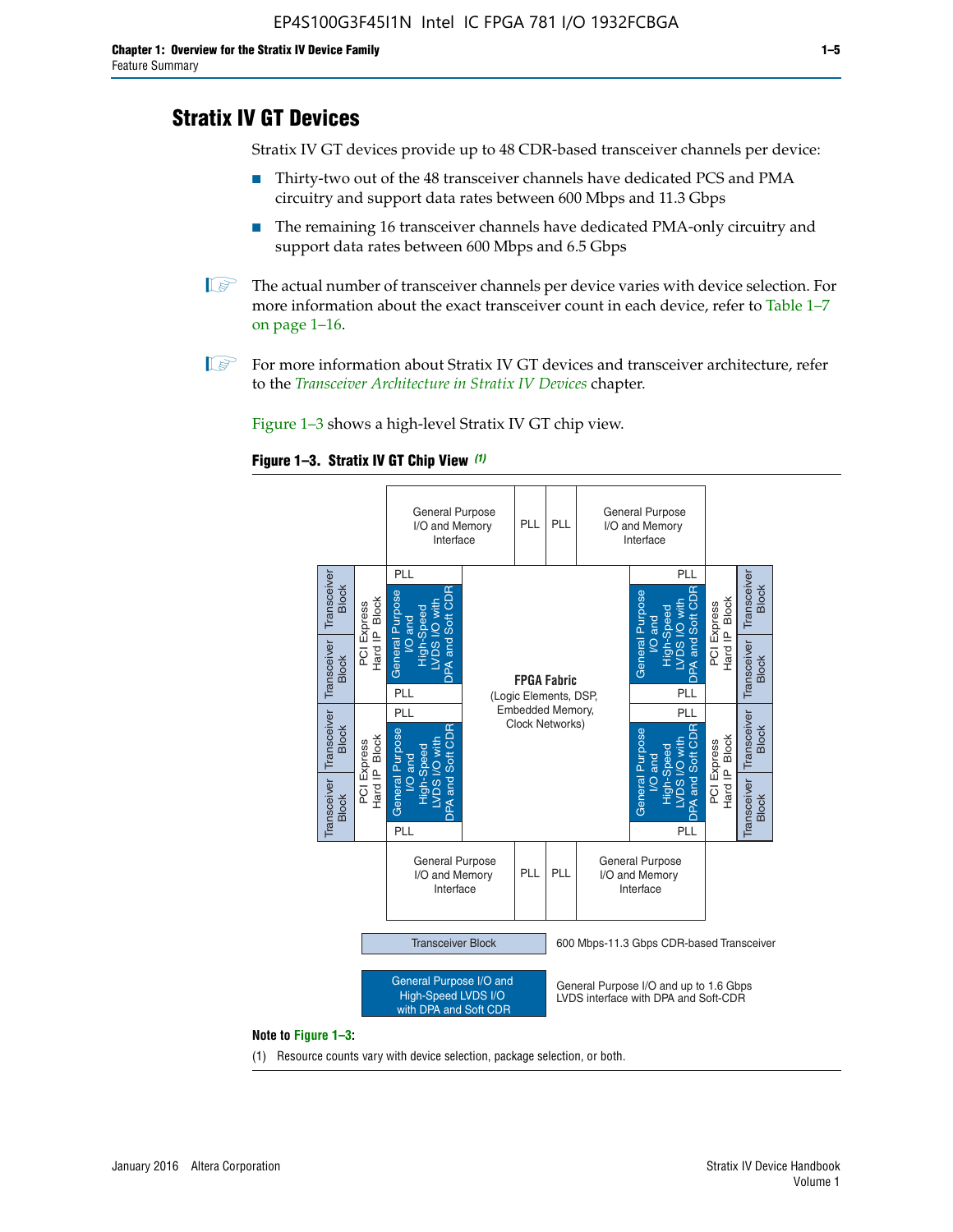# **Architecture Features**

The Stratix IV device family features are divided into high-speed transceiver features and FPGA fabric and I/O features.

 $\mathbb{I}$  The high-speed transceiver features apply only to Stratix IV GX and Stratix IV GT devices.

# **High-Speed Transceiver Features**

The following sections describe high-speed transceiver features for Stratix IV GX and GT devices.

## **Highest Aggregate Data Bandwidth**

Up to 48 full-duplex transceiver channels supporting data rates up to 8.5 Gbps in Stratix IV GX devices and up to 11.3 Gbps in Stratix IV GT devices.

# **Wide Range of Protocol Support**

Physical layer support for the following serial protocols:

- Stratix IV GX—PCIe Gen1 and Gen2, GbE, Serial RapidIO, SONET/SDH, XAUI/HiGig, (OIF) CEI-6G, SD/HD/3G-SDI, Fibre Channel, SFI-5, GPON, SAS/SATA, HyperTransport 1.0 and 3.0, and Interlaken
- Stratix IV GT—40G/100G Ethernet, SFI-S, Interlaken, SFI-5.1, Serial RapidIO, SONET/SDH, XAUI/HiGig, (OIF) CEI-6G, 3G-SDI, and Fibre Channel
- Extremely flexible and easy-to-configure transceiver data path to implement proprietary protocols
- PCIe Support
	- Complete PCIe Gen1 and Gen2 protocol stack solution compliant to PCI Express base specification 2.0 that includes PHY-MAC, Data Link, and transaction layer circuitry embedded in PCI Express hard IP blocks
	- **For more information, refer to the [PCI Express Compiler User Guide](http://www.altera.com/literature/ug/ug_pci_express.pdf).**
	- Root complex and end-point applications
	- $x1, x4,$  and  $x8$  lane configurations
	- PIPE 2.0-compliant interface
	- Embedded circuitry to switch between Gen1 and Gen2 data rates
	- Built-in circuitry for electrical idle generation and detection, receiver detect, power state transitions, lane reversal, and polarity inversion
	- 8B/10B encoder and decoder, receiver synchronization state machine, and ± 300 parts per million (ppm) clock compensation circuitry
	- Transaction layer support for up to two virtual channels (VCs)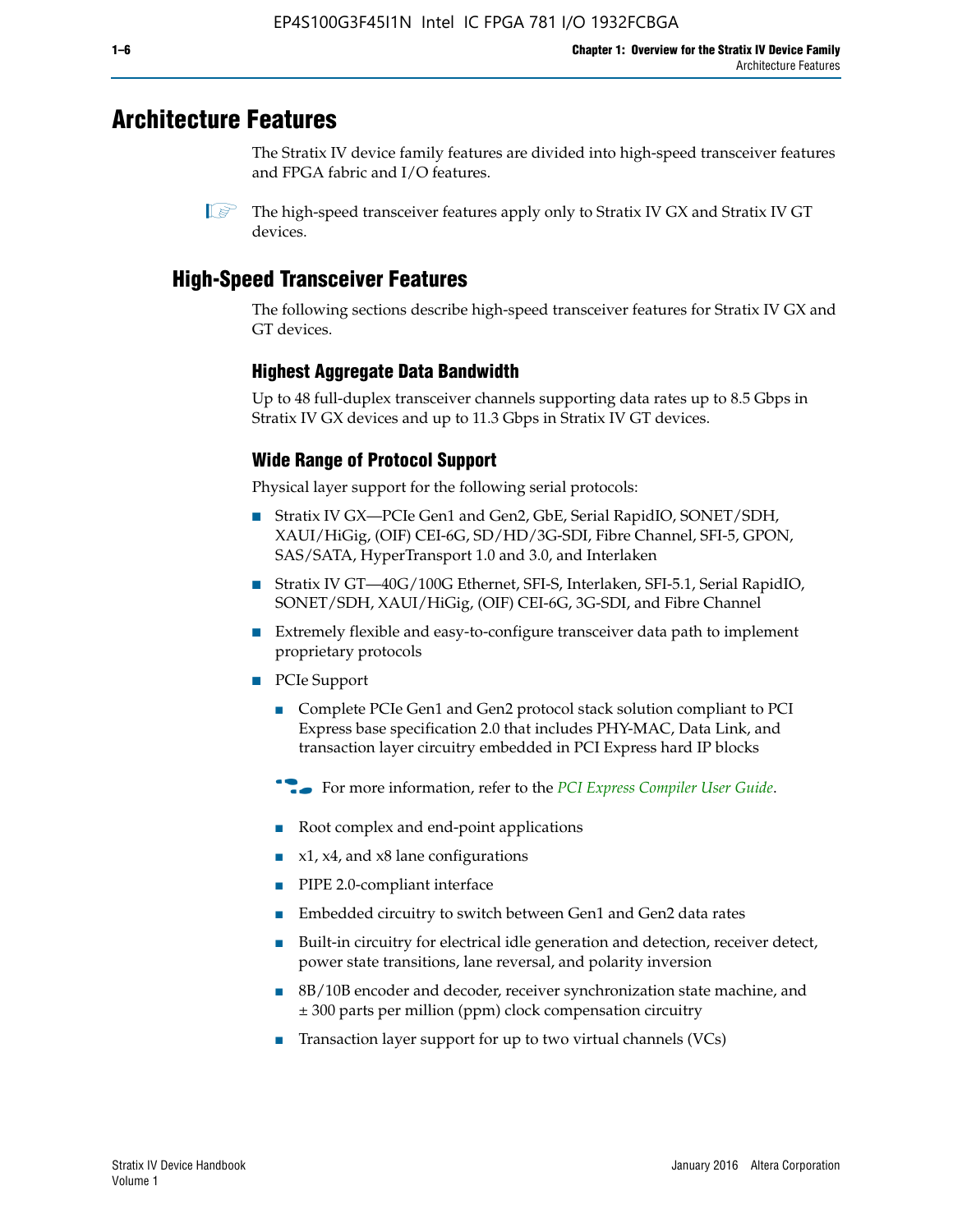- XAUI/HiGig Support
	- Compliant to IEEE802.3ae specification
	- **■** Embedded state machine circuitry to convert XGMII idle code groups  $(|11|)$ to and from idle ordered sets  $(|A|, |K|, |R|)$  at the transmitter and receiver, respectively
	- 8B/10B encoder and decoder, receiver synchronization state machine, lane deskew, and  $\pm$  100 ppm clock compensation circuitry
- GbE Support
	- Compliant to IEEE802.3-2005 specification
	- Automatic idle ordered set  $(111/112/1)$  generation at the transmitter, depending on the current running disparity
	- 8B/10B encoder and decoder, receiver synchronization state machine, and ± 100 ppm clock compensation circuitry
- Support for other protocol features such as MSB-to-LSB transmission in SONET/SDH configuration and spread-spectrum clocking in PCIe configurations

#### **Diagnostic Features**

- Serial loopback from the transmitter serializer to the receiver CDR for transceiver PCS and PMA diagnostics
- Reverse serial loopback pre- and post-CDR to transmitter buffer for physical link diagnostics
- Loopback master and slave capability in PCI Express hard IP blocks
- **For more information, refer to the** *[PCI Express Compiler User Guide](http://www.altera.com/literature/ug/ug_pci_express.pdf)***.**

## **Signal Integrity**

Stratix IV devices simplify the challenge of signal integrity through a number of chip, package, and board-level enhancements to enable efficient high-speed data transfer into and out of the device. These enhancements include:

- Programmable 3-tap transmitter pre-emphasis with up to 8,192 pre-emphasis levels to compensate for pre-cursor and post-cursor inter-symbol interference (ISI)
- Up to 900% boost capability on the first pre-emphasis post-tap
- User-controlled and adaptive 4-stage receiver equalization with up to 16 dB of high-frequency gain
- On-die power supply regulators for transmitter and receiver phase-locked loop (PLL) charge pump and voltage controlled oscillator (VCO) for superior noise immunity
- On-package and on-chip power supply decoupling to satisfy transient current requirements at higher frequencies, thereby reducing the need for on-board decoupling capacitors
- Calibration circuitry for transmitter and receiver on-chip termination (OCT) resistors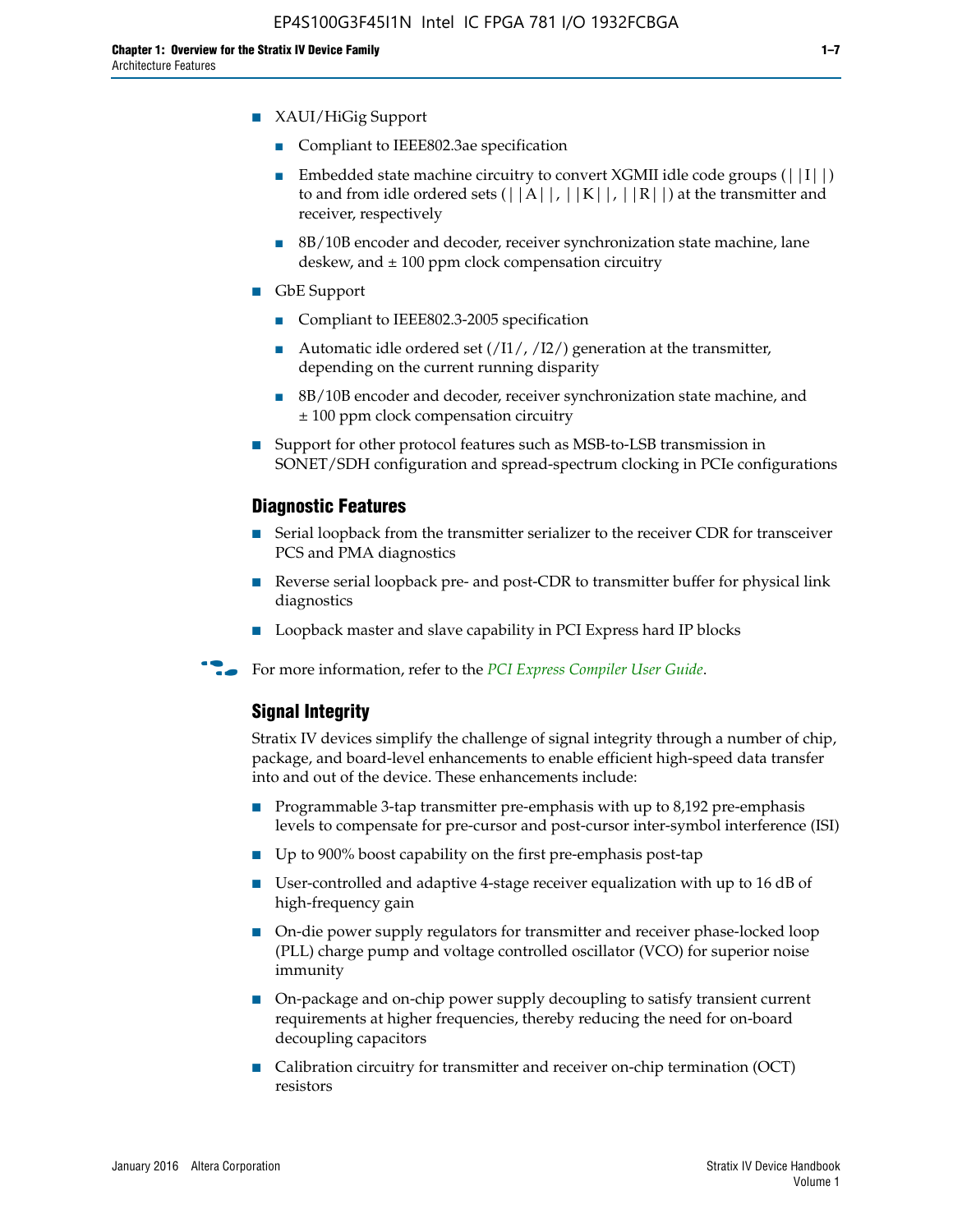# **FPGA Fabric and I/O Features**

The following sections describe the Stratix IV FPGA fabric and I/O features.

## **Device Core Features**

- Up to 531,200 LEs in Stratix IV GX and GT devices and up to 813,050 LEs in Stratix IV E devices, efficiently packed in unique and innovative adaptive logic modules (ALMs)
- Ten ALMs per logic array block (LAB) deliver faster performance, improved logic utilization, and optimized routing
- Programmable power technology, including a variety of process, circuit, and architecture optimizations and innovations
- Programmable power technology available to select power-driven compilation options for reduced static power consumption

## **Embedded Memory**

- TriMatrix embedded memory architecture provides three different memory block sizes to efficiently address the needs of diversified FPGA designs:
	- 640-bit MLAB
	- 9-Kb M9K
	- 144-Kb M144K
- Up to 33,294 Kb of embedded memory operating at up to 600 MHz
- Each memory block is independently configurable to be a single- or dual-port RAM, FIFO, ROM, or shift register

# **Digital Signal Processing (DSP) Blocks**

- Flexible DSP blocks configurable as  $9 \times 9$ -bit,  $12 \times 12$ -bit,  $18 \times 18$ -bit, and  $36 \times 36$ -bit full-precision multipliers at up to 600 MHz with rounding and saturation capabilities
- Faster operation due to fully pipelined architecture and built-in addition, subtraction, and accumulation units to combine multiplication results
- Optimally designed to support advanced features such as adaptive filtering, barrel shifters, and finite and infinite impulse response (FIR and IIR) filters

## **Clock Networks**

- Up to 16 global clocks and 88 regional clocks optimally routed to meet the maximum performance of 800 MHz
- Up to 112 and 132 periphery clocks in Stratix IV GX and Stratix IV E devices, respectively
- Up to 66 (16 GCLK + 22 RCLK + 28 PCLK) clock networks per device quadrant in Stratix IV GX and Stratix IV GT devices
- Up to 71 (16 GCLK + 22 RCLK + 33 PCLK) clock networks per device quadrant in Stratix IV E devices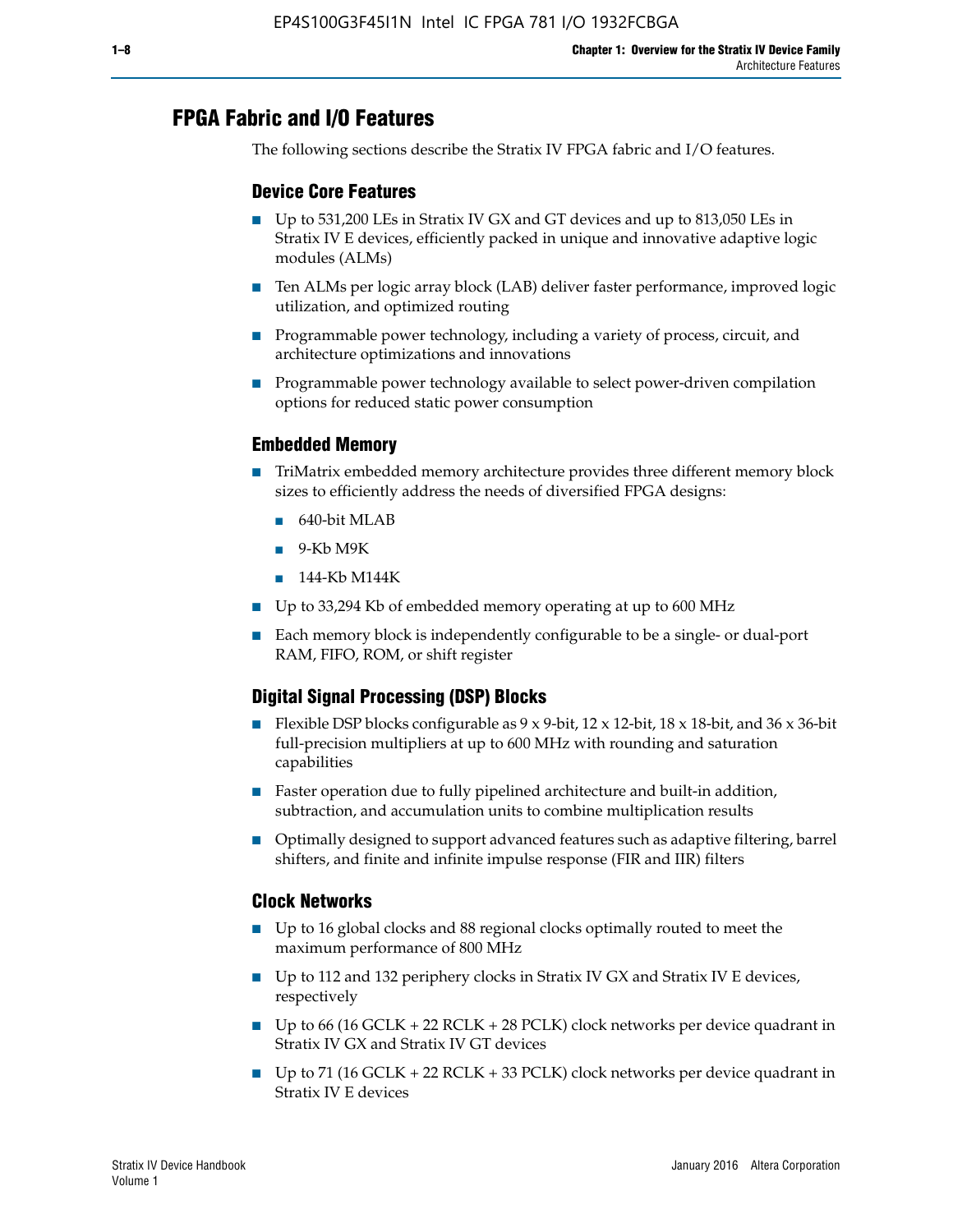## **PLLs**

- Three to 12 PLLs per device supporting spread-spectrum input tracking, programmable bandwidth, clock switchover, dynamic reconfiguration, and delay compensation
- On-chip PLL power supply regulators to minimize noise coupling

## **I/O Features**

- Sixteen to 24 modular I/O banks per device with 24 to 48 I/Os per bank designed and packaged for optimal simultaneous switching noise (SSN) performance and migration capability
- Support for a wide range of industry I/O standards, including single-ended (LVTTL/CMOS/PCI/PCIX), differential (LVDS/mini-LVDS/RSDS), voltage-referenced single-ended and differential (SSTL/HSTL Class I/II) I/O standards
- **O**n-chip series  $(R_S)$  and on-chip parallel  $(R_T)$  termination with auto-calibration for single-ended I/Os and on-chip differential  $(R_D)$  termination for differential I/Os
- Programmable output drive strength, slew rate control, bus hold, and weak pull-up capability for single-ended I/Os
- User I/O:GND: $V_{CC}$  ratio of 8:1:1 to reduce loop inductance in the package—PCB interface
- **■** Programmable transmitter differential output voltage ( $V_{OD}$ ) and pre-emphasis for high-speed LVDS I/O

## **High-Speed Differential I/O with DPA and Soft-CDR**

- Dedicated circuitry on the left and right sides of the device to support differential links at data rates from 150 Mbps to 1.6 Gbps
- Up to 98 differential SERDES in Stratix IV GX devices, up to 132 differential SERDES in Stratix IV E devices, and up to 47 differential SERDES in Stratix IV GT devices
- DPA circuitry at the receiver automatically compensates for channel-to-channel and channel-to-clock skew in source synchronous interfaces
- Soft-CDR circuitry at the receiver allows implementation of asynchronous serial interfaces with embedded clocks at up to 1.6 Gbps data rate (SGMII and GbE)

## **External Memory Interfaces**

- Support for existing and emerging memory interface standards such as DDR SDRAM, DDR2 SDRAM, DDR3 SDRAM, QDRII SRAM, QDRII+ SRAM, and RLDRAM II
- DDR3 up to 1,067 Mbps/533 MHz
- Programmable DQ group widths of 4 to 36 bits (includes parity bits)
- Dynamic OCT, trace mismatch compensation, read-write leveling, and half-rate register capabilities provide a robust external memory interface solution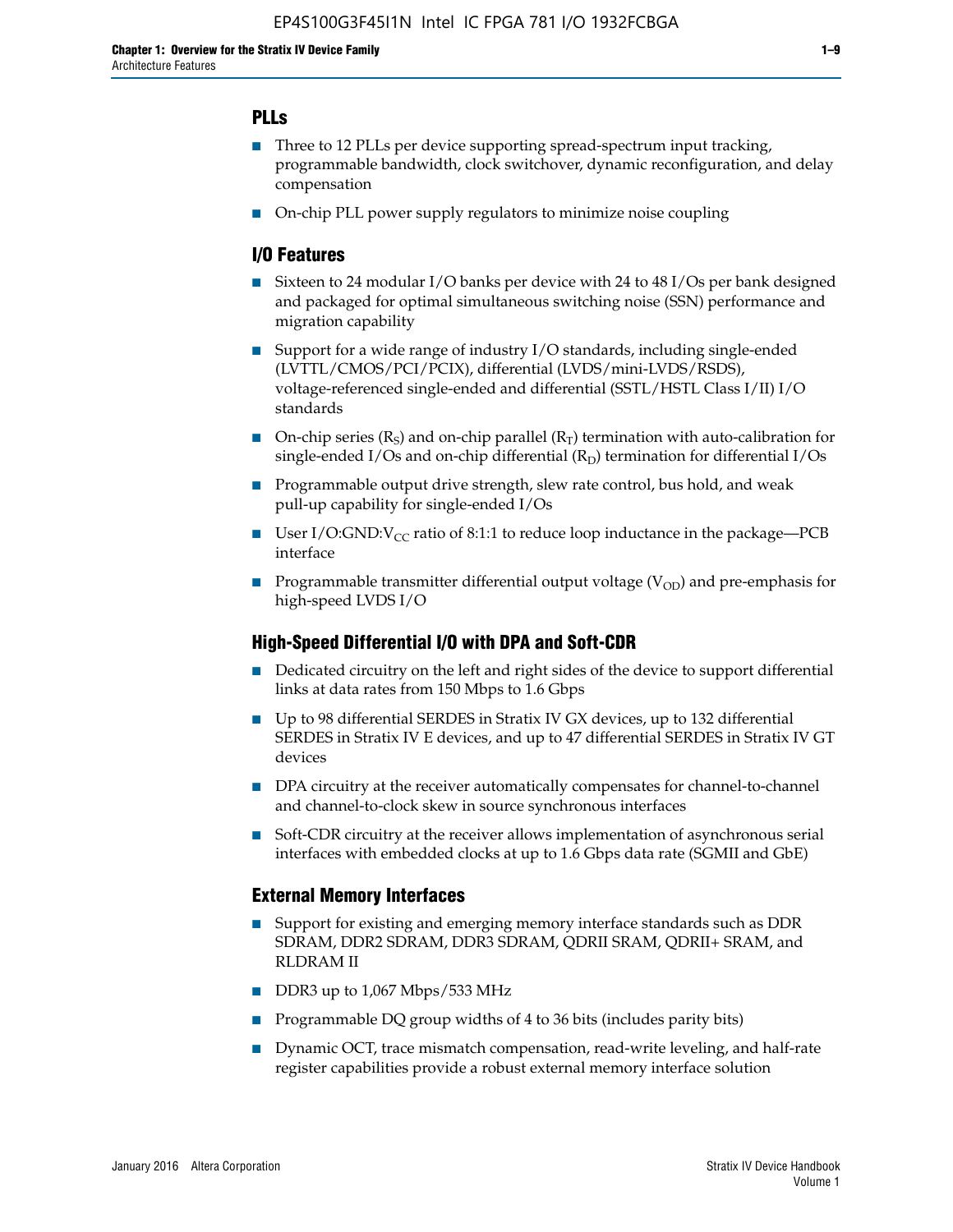## **System Integration**

- All Stratix IV devices support hot socketing
- Four configuration modes:
	- Passive Serial (PS)
	- Fast Passive Parallel (FPP)
	- Fast Active Serial (FAS)
	- JTAG configuration
- Ability to perform remote system upgrades
- 256-bit advanced encryption standard (AES) encryption of configuration bits protects your design against copying, reverse engineering, and tampering
- Built-in soft error detection for configuration RAM cells
- For more information about how to connect the PLL, external memory interfaces,  $I/O$ , high-speed differential I/O, power, and the JTAG pins to PCB, refer to the *[Stratix IV GX and Stratix IV E Device Family Pin Connection Guidelines](http://www.altera.com/literature/dp/stratix4/PCG-01005.pdf)* and the *[Stratix IV GT Device Family Pin Connection Guidelines](http://www.altera.com/literature/dp/stratix4/PCG-01006.pdf)*.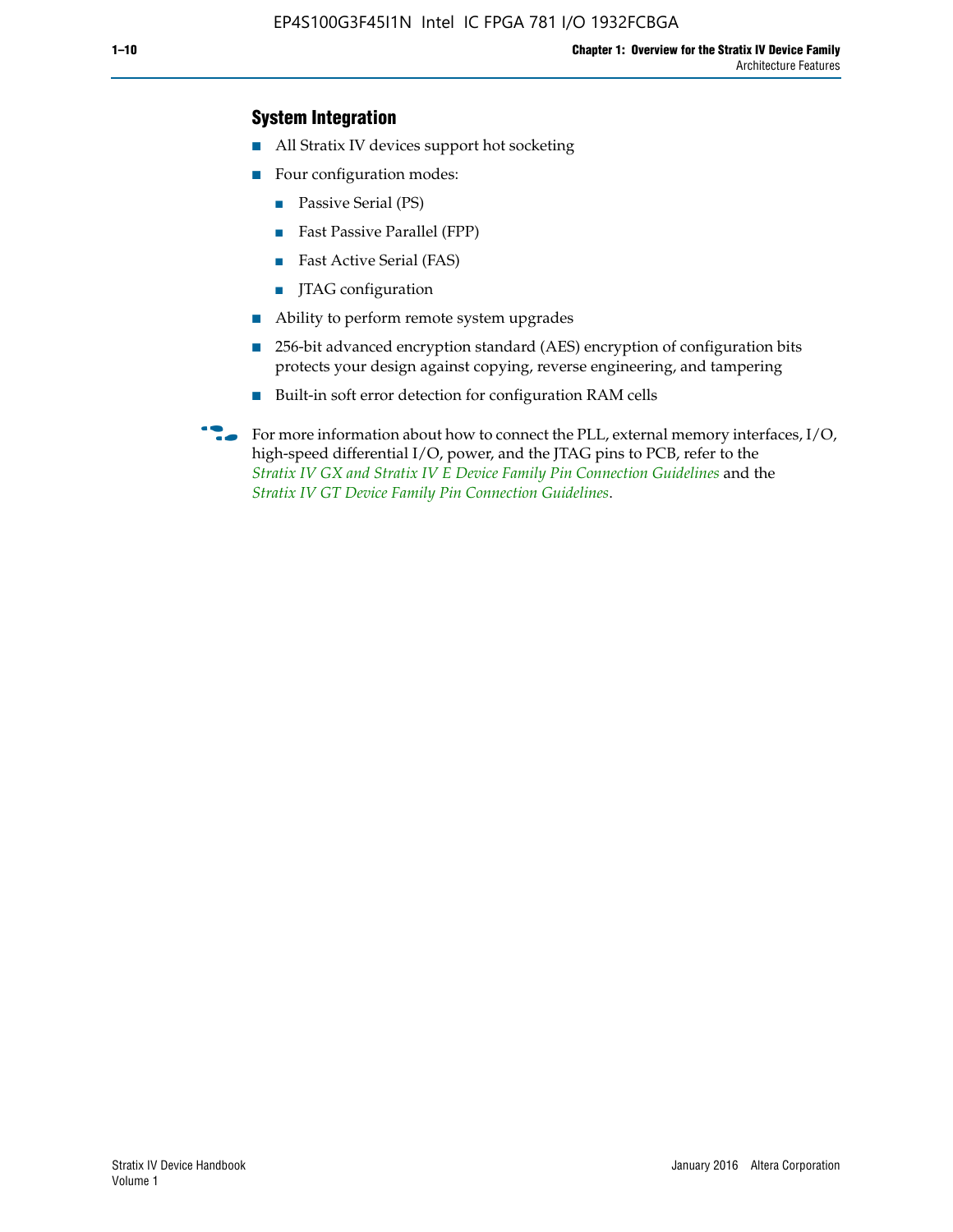#### Table 1–1 lists the Stratix IV GX device features.

# **Table 1–1. Stratix IV GX Device Features (Part 1 of 2)**

| <b>Feature</b>                                                 | EP4SGX70                 |                |                                  | <b>EP4SGX110</b>  |                          |                                | <b>EP4SGX180</b>               |                |       |              | <b>EP4SGX230</b>         |                |       |                   |                | <b>EP4SGX290</b> |       |       |                |                                 |                   | <b>EP4SGX360</b> |         |       |       |         | <b>EP4SGX530</b> |
|----------------------------------------------------------------|--------------------------|----------------|----------------------------------|-------------------|--------------------------|--------------------------------|--------------------------------|----------------|-------|--------------|--------------------------|----------------|-------|-------------------|----------------|------------------|-------|-------|----------------|---------------------------------|-------------------|------------------|---------|-------|-------|---------|------------------|
| <b>Package</b><br><b>Option</b>                                | F780                     | F1152          | F780                             | F1152             |                          | F780                           | F1152                          |                | F1517 | F780         | F1152                    |                | F1517 | F780              | F1152          |                  | F1517 | F1760 | F1932          | F780                            | F1152             |                  | F1517   | F1760 | F1932 | F1760   | F1932            |
| <b>ALMs</b>                                                    | 29,040                   |                |                                  | 42,240            |                          |                                | 70,300                         |                |       |              | 91,200                   |                |       |                   |                | 116,480          |       |       |                |                                 |                   |                  | 141,440 |       |       | 212,480 |                  |
| LEs                                                            | 72,600                   |                |                                  | 105,600           |                          |                                | 175,750                        |                |       |              | 228,000                  |                |       |                   |                | 291,200          |       |       |                |                                 |                   |                  | 353,600 |       |       |         | 531,200          |
| 0.6 Gbps-<br>8.5 Gbps<br>Transceivers<br>$(PMA + PCs)$<br>(1)  | $\overline{\phantom{0}}$ | 16             | $\hspace{0.05cm}$                | $\hspace{0.05cm}$ | 16                       | $\qquad \qquad \longleftarrow$ | $\hspace{0.05cm}$              | 16             | 24    |              | $\overline{\phantom{a}}$ | 16             | 24    | —                 |                | 16               | 24    | 24    | 32             | $\overline{\phantom{0}}$        | $\hspace{0.05cm}$ | 16               | 24      | 24    | 32    | 24      | 32               |
| 0.6 Gbps-<br>6.5 Gbps<br>Transceivers<br>$(PMA + PCs)$<br>(1)  | 8                        |                | 8                                | 16                | $\overline{\phantom{0}}$ | 8                              | 16                             | ÷              |       | 8            | 16                       | —              |       | 16                | 16             |                  |       |       |                | 16                              | 16                |                  |         |       |       |         |                  |
| PMA-only<br>CMU<br>Channels<br>$(0.6$ Gbps-<br>6.5 Gbps)       | $\overline{\phantom{0}}$ | 8              | $\overbrace{\phantom{12322111}}$ |                   | 8                        | $\qquad \qquad \longleftarrow$ | $\qquad \qquad \longleftarrow$ | 8              | 12    |              |                          | 8              | 12    | $\hspace{0.05cm}$ |                | 8                | 12    | 12    | 16             | $\overline{\phantom{0}}$        | $\hspace{0.05cm}$ | 8                | 12      | 12    | 16    | 12      | 16               |
| <b>PCI Express</b><br>hard IP<br><b>Blocks</b>                 | $\mathbf{1}$             | $\overline{2}$ | $\mathbf 1$                      | $\overline{2}$    |                          | $\mathbf{1}$                   |                                | $\overline{2}$ |       | $\mathbf{1}$ |                          | $\overline{c}$ |       |                   |                | $\overline{c}$   |       |       | $\overline{4}$ |                                 |                   | $\overline{2}$   |         |       | 4     |         | 4                |
| High-Speed<br><b>LVDS</b><br>SERDES (up<br>to 1.6 Gbps)<br>(4) | 28                       | 56             | 28                               | 28                | 56                       | 28                             | 44                             |                | 88    | 28           | 44                       |                | 88    | —                 | 44             |                  | 88    | 88    | 98             | $\hspace{0.1mm}-\hspace{0.1mm}$ | 44                |                  | 88      | 88    | 98    | 88      | 98               |
| SPI-4.2 Links                                                  | $\mathbf{1}$             |                |                                  | 1                 |                          | $\mathbf{1}$                   | $\overline{c}$                 |                | 4     | 1            | $\overline{c}$           |                | 4     | —                 | $\overline{2}$ |                  |       | 4     |                | $\overline{\phantom{0}}$        | $\overline{2}$    |                  |         | 4     |       |         | 4                |

Architecture Features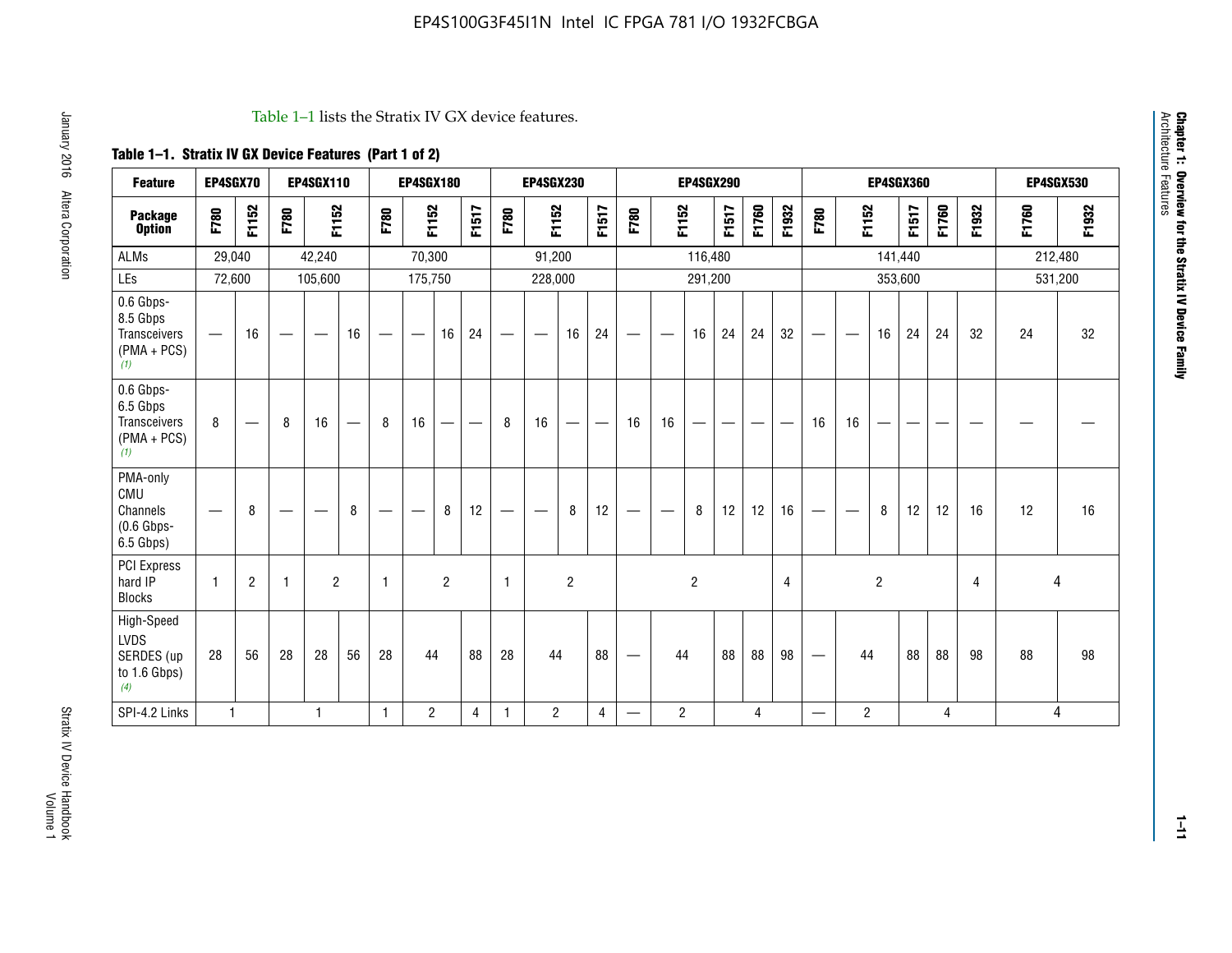**Table 1–1. Stratix IV GX Device Features (Part 2 of 2)**

| <b>Feature</b>                                       | EP4SGX70                |                        |                             | <b>EP4SGX110</b>            |                      |                             | <b>EP4SGX180</b>          |                      |                        |                             | <b>EP4SGX230</b>            |                      |                      |                            |                             | EP4SGX290              |                      |                      |                        |                             |                             |                        | <b>EP4SGX360</b>      |                      |                        | <b>EP4SGX530</b>  |                 |
|------------------------------------------------------|-------------------------|------------------------|-----------------------------|-----------------------------|----------------------|-----------------------------|---------------------------|----------------------|------------------------|-----------------------------|-----------------------------|----------------------|----------------------|----------------------------|-----------------------------|------------------------|----------------------|----------------------|------------------------|-----------------------------|-----------------------------|------------------------|-----------------------|----------------------|------------------------|-------------------|-----------------|
| <b>Package</b><br><b>Option</b>                      | F780                    | F1152                  | F780                        | F1152                       |                      | F780                        | F1152                     |                      | F1517                  | F780                        | F1152                       |                      | F1517                | F780                       | F1152                       |                        | F1517                | F1760                | F1932                  | F780                        | F1152                       |                        | F1517                 | F1760                | F1932                  | F1760             | F1932           |
| M9K Blocks<br>(256x)<br>36 bits)                     | 462                     |                        |                             | 660                         |                      |                             | 950                       |                      |                        |                             | 1,235                       |                      |                      |                            |                             | 936                    |                      |                      |                        |                             |                             | 1,248                  |                       |                      |                        |                   | 1,280           |
| M144K<br><b>Blocks</b><br>(2048 x<br>72 bits)        | 16                      |                        |                             | 16                          |                      |                             | 20                        |                      |                        |                             | 22                          |                      |                      |                            |                             | 36                     |                      |                      |                        |                             |                             | 48                     |                       |                      |                        | 64                |                 |
| <b>Total Memory</b><br>(MLAB+M9K<br>+M144K) Kb       | 7,370                   |                        |                             | 9,564                       |                      |                             | 13,627                    |                      |                        |                             | 17,133                      |                      |                      |                            |                             | 17,248                 |                      |                      |                        |                             |                             | 22,564                 |                       |                      |                        | 27,376            |                 |
| Embedded<br><b>Multipliers</b><br>$18 \times 18$ (2) | 384                     |                        |                             | 512                         |                      |                             | 920                       |                      |                        |                             | 1,288                       |                      |                      |                            |                             | 832                    |                      |                      |                        |                             |                             | 1,040                  |                       |                      | 1,02<br>4              | 1,024             |                 |
| PLLs                                                 | 3                       | $\overline{4}$         | 3                           | 4                           |                      | 3                           | 6                         |                      | 8                      | 3                           | 6                           |                      | 8                    | 4                          | 6                           |                        | 8                    | 12                   | 12                     | 4                           | 6                           |                        | 8                     | 12                   | 12                     | 12                | 12              |
| User $I/Os$ (3)                                      | 372                     | 488                    | 372                         | 372                         | 48<br>8              | 372                         | 56<br>4                   | 56<br>4              | 74<br>4                | 372                         | 564                         | 56<br>$\overline{4}$ | 74<br>$\overline{4}$ | 289                        | 564                         | 56<br>4                | 74<br>4              | 88<br>0              | 92<br>$\mathbf 0$      | 289                         | 564                         | 56<br>4                | 74<br>4               | 88<br>$\mathbf{0}$   | 920                    | 880               | 920             |
| Speed Grade<br>(fastest to<br>slowest) (5)           | $-2x,$<br>$-3,$<br>$-4$ | $-2,$<br>$-3,$<br>$-4$ | $-2\times$<br>$-3,$<br>$-4$ | $-2\times$<br>$-3,$<br>$-4$ | $-2,$<br>-3,<br>$-4$ | $-2\times$<br>$-3,$<br>$-4$ | $-2$<br>×,<br>$-3,$<br>-4 | $-2$<br>$-3$<br>$-4$ | $-2,$<br>$-3,$<br>$-4$ | $-2\times$<br>$-3,$<br>$-4$ | $-2\times$<br>$-3,$<br>$-4$ | $-2,$<br>-3,<br>$-4$ | $-2,$<br>-3,<br>$-4$ | $-2\times$<br>$-3$<br>$-4$ | $-2\times$<br>$-3,$<br>$-4$ | $-2,$<br>$-3,$<br>$-4$ | $-2,$<br>-3,<br>$-4$ | $-2,$<br>-3,<br>$-4$ | $-2,$<br>$-3,$<br>$-4$ | $-2\times$<br>$-3,$<br>$-4$ | $-2\times$<br>$-3,$<br>$-4$ | $-2,$<br>$-3,$<br>$-4$ | $-2,$<br>$-3$<br>$-4$ | $-2,$<br>-3,<br>$-4$ | $-2,$<br>$-3,$<br>$-4$ | $-2, -3,$<br>$-4$ | $-2, -3,$<br>-4 |

#### **Notes to Table 1–1:**

(1) The total number of transceivers is divided equally between the left and right side of each device, except for the devices in the F780 package. These devices have eight transceiver channels located only on the right side of the device.

- (2) Four multiplier adder mode.
- (3) The user I/Os count from pin-out files includes all general purpose I/O, dedicated clock pins, and dual purpose configuration pins. Transceiver pins and dedicated configuration pins are not included in the pin count.
- (4) Total pairs of high-speed LVDS SERDES take the lowest channel count of  $R_X/T_X$ .
- (5) The difference between the Stratix IV GX devices in the –2 and –2x speed grades is the number of available transceiver channels. The –2 device allows you to use the transceiver CMU blocks as transceiver channels. The –2x device does NOT allow you to use the CMU blocks as transceiver channels. In addition to the reduction of available transceiver channels in the Stratix IV GX –2x device, the data rates in the –2x device are limited to 6.5 Gbps.

January 2016 Altera Corporation

Altera Corporation

January 2016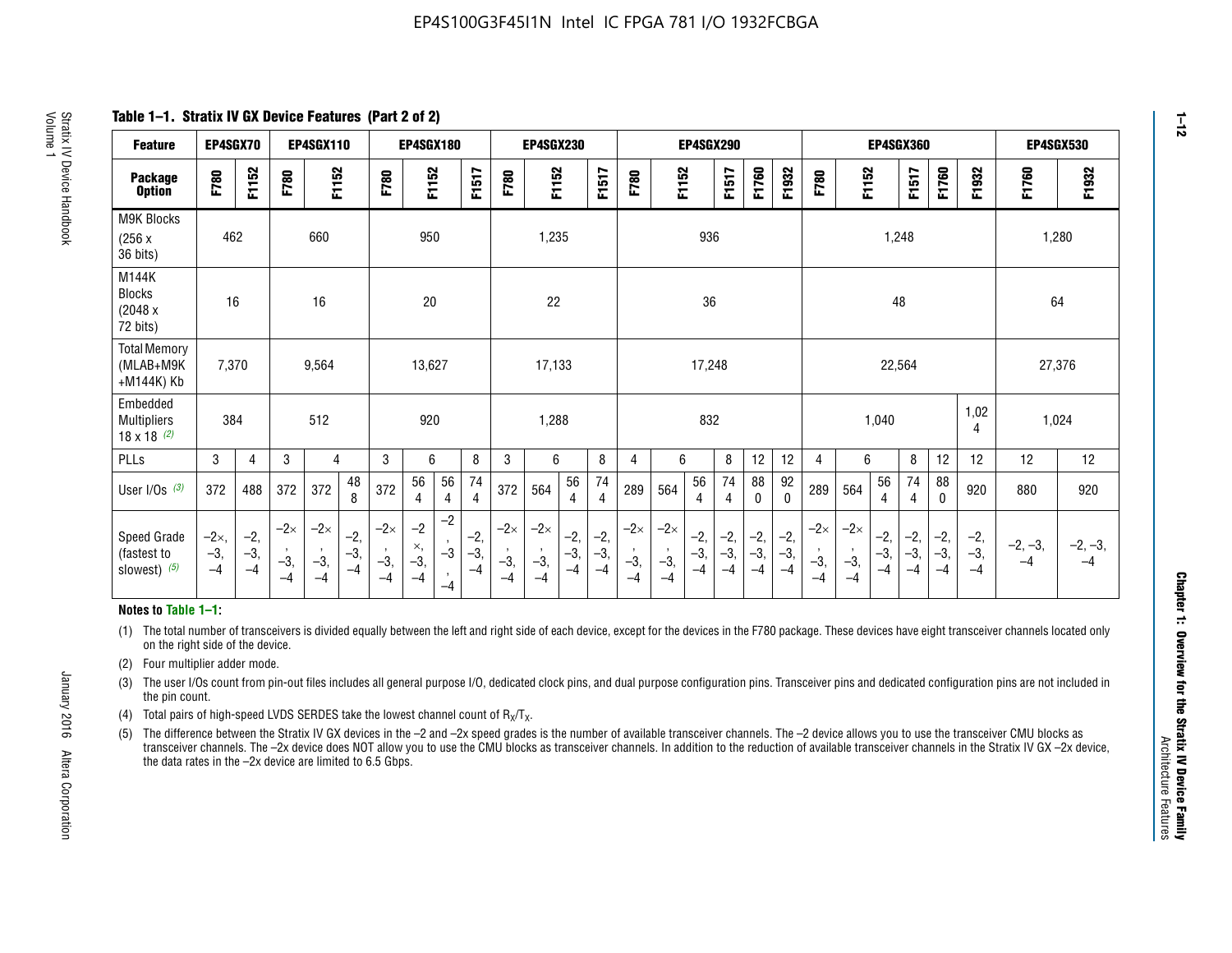Table 1–2 lists the Stratix IV GX device package options.

## **Table 1–2. Stratix IV GX Device Package Options** *(1)***,** *(2)*

| <b>Device</b> | (29 mm x 29 mm) $(6)$ | <b>F780</b>          | F1152<br>$(35 \, \text{mm} \times 35 \, \text{mm})$<br>(6) |             | <b>F1152</b><br>$(35$ mm x 35 mm) $(5)$ , $(7)$ | F1517<br>(40 mm x 40 mm)<br>$(5)$ $(7)$ | <b>F1760</b><br>$(42.5 \text{ mm} \times 42.5 \text{ mm})$<br>W | F1932<br>$(45 \, \text{mm} \times 45 \, \text{mm})$<br>$\boldsymbol{v}$ |
|---------------|-----------------------|----------------------|------------------------------------------------------------|-------------|-------------------------------------------------|-----------------------------------------|-----------------------------------------------------------------|-------------------------------------------------------------------------|
| EP4SGX70      | DF <sub>29</sub>      |                      |                                                            | <b>HF35</b> |                                                 |                                         |                                                                 |                                                                         |
| EP4SGX110     | <b>DF29</b>           |                      | FF35                                                       | <b>HF35</b> |                                                 |                                         |                                                                 |                                                                         |
| EP4SGX180     | DF29                  |                      | FF35                                                       |             | <b>HF35</b>                                     | KF40                                    |                                                                 |                                                                         |
| EP4SGX230     | <b>DF29</b>           |                      | FF35                                                       |             | <b>HF35</b>                                     | KF40                                    |                                                                 |                                                                         |
| EP4SGX290     |                       | FH29 $(3)$           | FF35                                                       |             | <b>HF35</b>                                     | KF40                                    | KF43                                                            | <b>NF45</b>                                                             |
| EP4SGX360     |                       | 'FH29 <sup>(3)</sup> | FF35                                                       |             | <b>HF35</b>                                     | KF40                                    | KF43                                                            | <b>NF45</b>                                                             |
| EP4SGX530     |                       |                      |                                                            |             | HH35 $(4)$                                      | KH40 (4)                                | KF43                                                            | <b>NF45</b>                                                             |

#### **Notes to Table 1–2:**

(1) Device packages in the same column and marked under the same arrow sign have vertical migration capability.

(2) Use the Pin Migration Viewer in the Pin Planner to verify the pin migration compatibility when migrating devices. For more information, refer to *[I/O Management](http://www.altera.com/literature/hb/qts/qts_qii52013.pdf)* in the *Quartus II Handbook, Volume 2*.

(3) The 780-pin EP4SGX290 and EP4SGX360 devices are available only in 33 mm x 33 mm Hybrid flip chip package.

(4) The 1152-pin and 1517-pin EP4SGX530 devices are available only in 42.5 mm x 42.5 mm Hybrid flip chip packages.

(5) When migrating between hybrid and flip chip packages, there is an additional keep-out area. For more information, refer to the *[Package Information Datasheet for Altera Devices](http://www.altera.com/literature/ds/dspkg.pdf)*.

(6) Devices listed in this column are available in –2x, –3, and –4 speed grades. These devices do not have on-package decoupling capacitors.

(7) Devices listed in this column are available in –2, –3, and –4 speed grades. These devices have on-package decoupling capacitors. For more information about on-package decoupling capacitor value in each device, refer to Table 1–3.

 $\mathbb{L}$ s On-package decoupling reduces the need for on-board or PCB decoupling capacitors by satisfying the transient current requirements at higher frequencies. The *[Power Delivery Network](http://www.altera.com/literature/ug/pdn_tool_stxiv.zip)* design tool for Stratix IV devices accounts for the on-package decoupling and reflects the reduced requirements for PCB decoupling capacitors.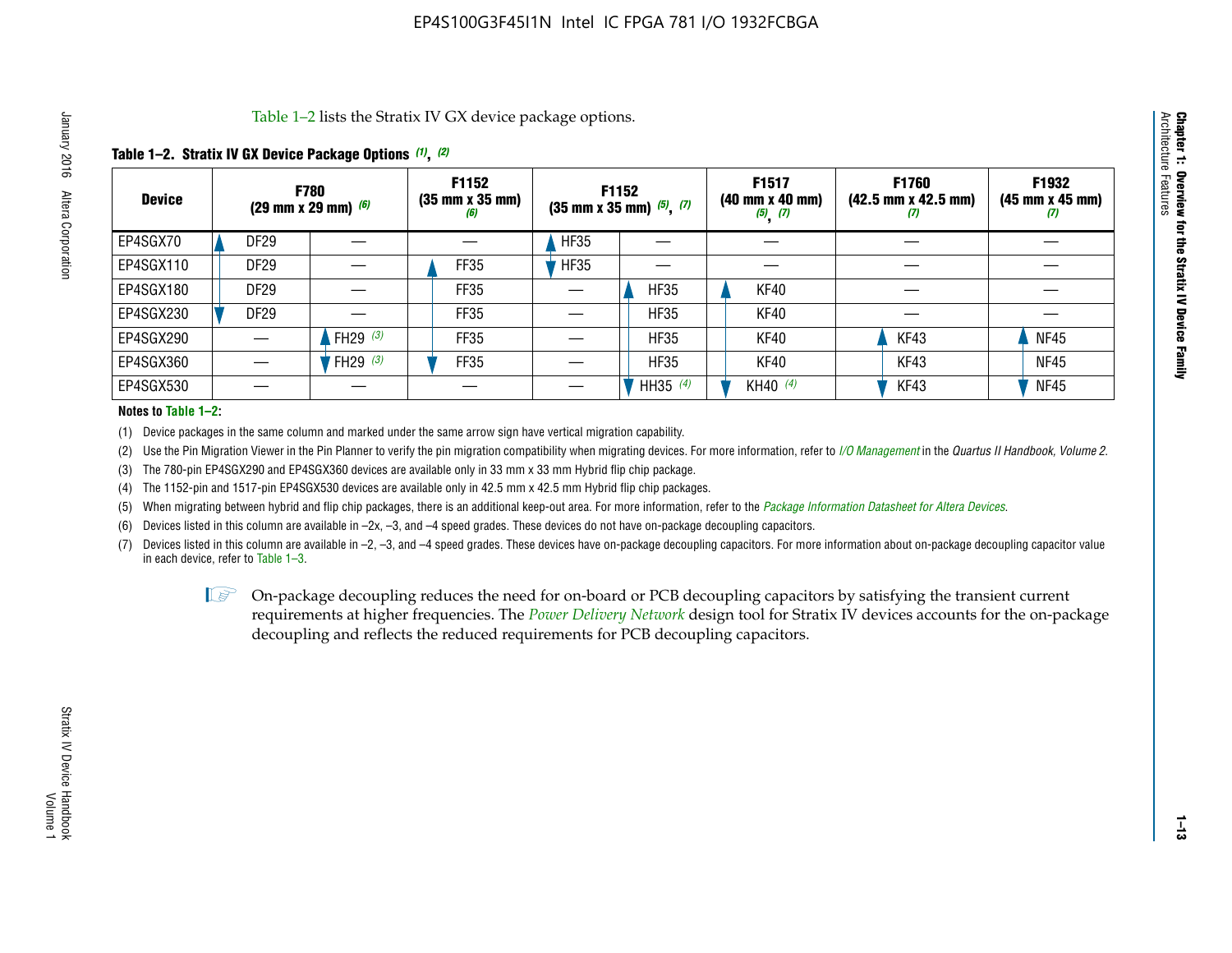| <b>Ordering Information</b> |                     | <b>V<sub>cc</sub></b>               | V <sub>ccio</sub>    | V <sub>CCL GXB</sub>         | V <sub>CCA_L/R</sub> | V <sub>CCT</sub> and V <sub>CCR</sub> (Shared)   |
|-----------------------------|---------------------|-------------------------------------|----------------------|------------------------------|----------------------|--------------------------------------------------|
| EP4SGX70                    | <b>HF35</b>         | $2\times1$ uF + $2\times470$ nF     | 10nF per bank $(2)$  | 100nF per transceiver block  | 100 <sub>n</sub> F   | $1 \times 470$ nF + $1 \times 47$ nF per side    |
| EP4SGX110                   | <b>HF35</b>         | $2\times1$ uF + $2\times470$ nF     | 10nF per bank $(2)$  | 100nF per transceiver block  | 100 <sub>n</sub> F   | $1\times470$ nF + $1\times47$ nF per side        |
| EP4SGX180                   | <b>HF35</b><br>KF40 | $2\times1$ uF + $2\times470$ nF     | 10nF per bank $(2)$  | 100nF per transceiver block  | 100 <sub>n</sub> F   | $1 \times 470$ nF + $1 \times 47$ nF per side    |
| EP4SGX230                   | <b>HF35</b><br>KF40 | $2 \times 1$ uF + $2 \times 470$ nF | 10 nF per bank $(2)$ | 100 nF per transceiver block | 100 nF               | $1 \times 470$ nF + $1 \times 47$ nF<br>per side |
|                             | <b>HF35</b><br>KF40 |                                     |                      |                              |                      | $1 \times 470$ nF + $1 \times 47$ nF             |
| EP4SGX290                   | KF43<br><b>NF45</b> | $4 \times 1$ uF + $4 \times 470$ nF | 10 nF per bank $(2)$ | 100 nF per transceiver block | 100nF                | per side                                         |
|                             | <b>HF35</b><br>KF40 |                                     |                      |                              |                      | $1 \times 470$ nF + $1 \times 47$ nF             |
| EP4SGX360                   | KF43<br><b>NF45</b> | $4 \times 1$ uF + $4 \times 470$ nF | 10 nF per bank $(2)$ | 100 nF per transceiver block | 100 nF               | per side                                         |
|                             | <b>HH35</b>         |                                     |                      |                              |                      |                                                  |
| EP4SGX530                   | <b>KH40</b><br>KF43 | $4 \times 1$ uF + $4 \times 470$ nF | 10 nF per bank $(2)$ | 100 nF per transceiver block | 100 nF               | $1 \times 470$ nF + $1 \times 47$ nF<br>per side |
| <b>NF45</b>                 |                     |                                     |                      |                              |                      |                                                  |

**Notes to Table 1–3:**

(1) Table 1-3 refers to production devices on-package decoupling. For more information about decoupling design of engineering sample (ES) devices, contact [Altera Technical Support](http://mysupport.altera.com/eservice/login.asp).

(2) For I/O banks  $3(*)$ ,  $4(*)$ ,  $7(*)$ , and  $8(*)$  only. There is no OPD for I/O bank  $1(*)$ ,  $2(*)$ ,  $5(*)$ , and  $6(*)$ .

**1–14**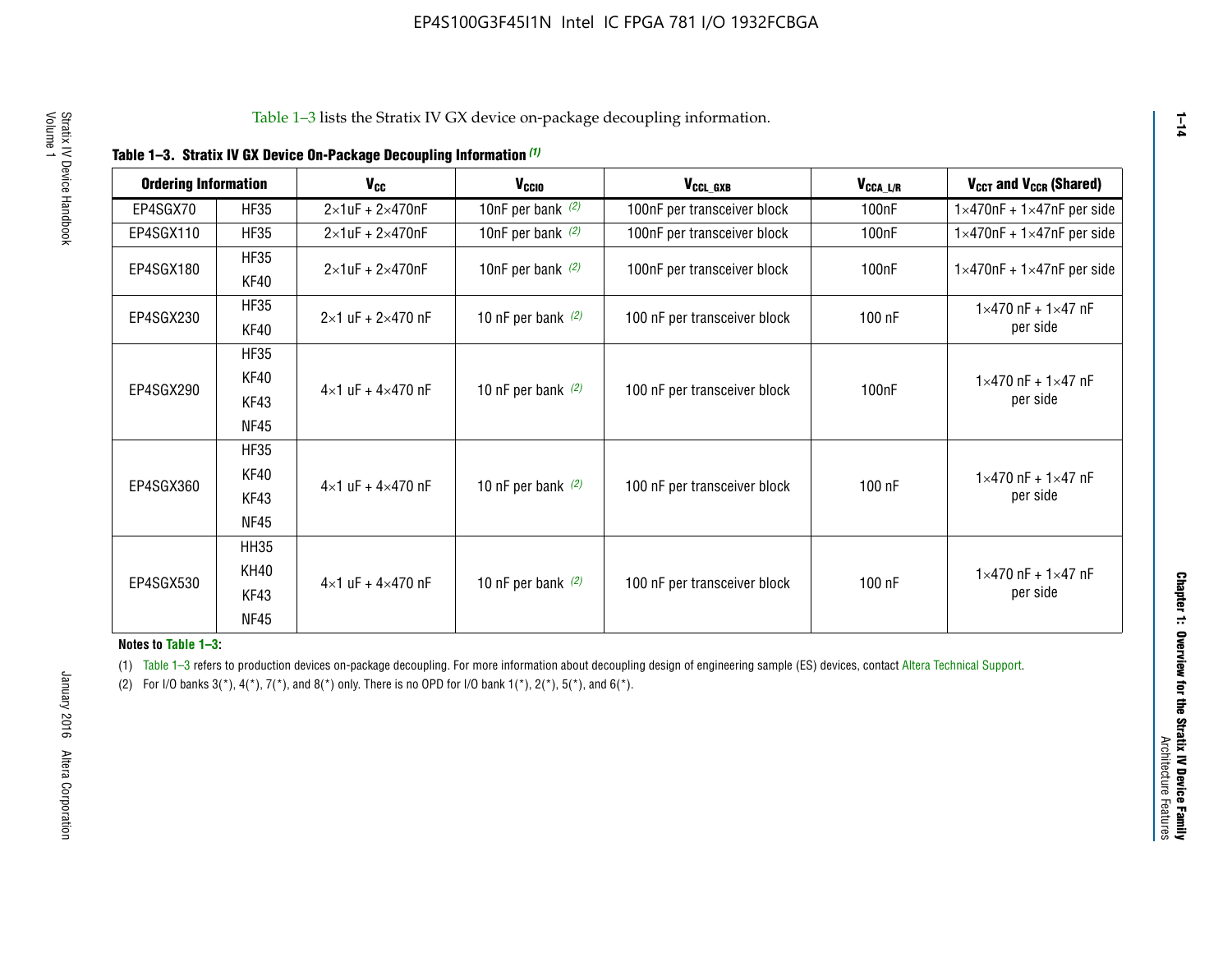#### Table 1–4 lists the Stratix IV E device features.

#### **Table 1–4. Stratix IV E Device Features**

| <b>Feature</b>                                      | <b>EP4SE230</b> |     | <b>EP4SE360</b>                        |              | <b>EP4SE530</b> |              |          | <b>EP4SE820</b> |            |
|-----------------------------------------------------|-----------------|-----|----------------------------------------|--------------|-----------------|--------------|----------|-----------------|------------|
| Package Pin Count                                   | 780             | 780 | 1152                                   | 1152         | 1517            | 1760         | 1152     | 1517            | 1760       |
| ALMs                                                | 91,200          |     | 141,440                                |              | 212,480         |              |          | 325,220         |            |
| LEs                                                 | 228,000         |     | 353,600                                |              | 531,200         |              |          | 813,050         |            |
| High-Speed LVDS<br>SERDES (up to<br>1.6 Gbps) $(1)$ | 56              | 56  | 88                                     | 88           | 112             | 112          | 88       | 112             | 132        |
| SPI-4.2 Links                                       | 3               | 3   | 4                                      | 4            |                 | 6            | 4        | 6               | 6          |
| <b>M9K Blocks</b><br>(256 x 36 bits)                | 1,235           |     | 1,248                                  |              | 1,280           |              |          | 1610            |            |
| M144K Blocks<br>(2048 x 72 bits)                    | 22              |     | 48                                     |              | 64              |              |          | 60              |            |
| <b>Total Memory</b><br>$(MLAB+M9K+$<br>M144K) Kb    | 17,133          |     | 22,564                                 |              | 27,376          |              |          | 33,294          |            |
| <b>Embedded Multipliers</b><br>$(18 \times 18)$ (2) | 1,288           |     | 1,040                                  |              | 1,024           |              |          | 960             |            |
| PLLs                                                | 4               | 4   | 8                                      | 8            | 12              | 12           | 8        | 12              | 12         |
| User I/Os $(3)$                                     | 488             | 488 | 744                                    | 744          | 976             | 976          | 744(4)   | 976 (4)         | 1120 $(4)$ |
| Speed Grade<br>(fastest to slowest)                 |                 |     | $-2, -3, -4$ $-2, -3, -4$ $-2, -3, -4$ | $-2, -3, -4$ | $-2, -3, -4$    | $-2, -3, -4$ | $-3, -4$ | $-3, -4$        | $-3, -4$   |

#### **Notes to Table 1–4:**

(1) The user I/O count from the pin-out files include all general purpose I/Os, dedicated clock pins, and dual purpose configuration pins. Transceiver pins and dedicated configuration pins are not included in the pin count.

(2) Four multiplier adder mode.

(3) Total pairs of high-speed LVDS SERDES take the lowest channel count of  $R_X/T_X$ .

(4) This data is preliminary.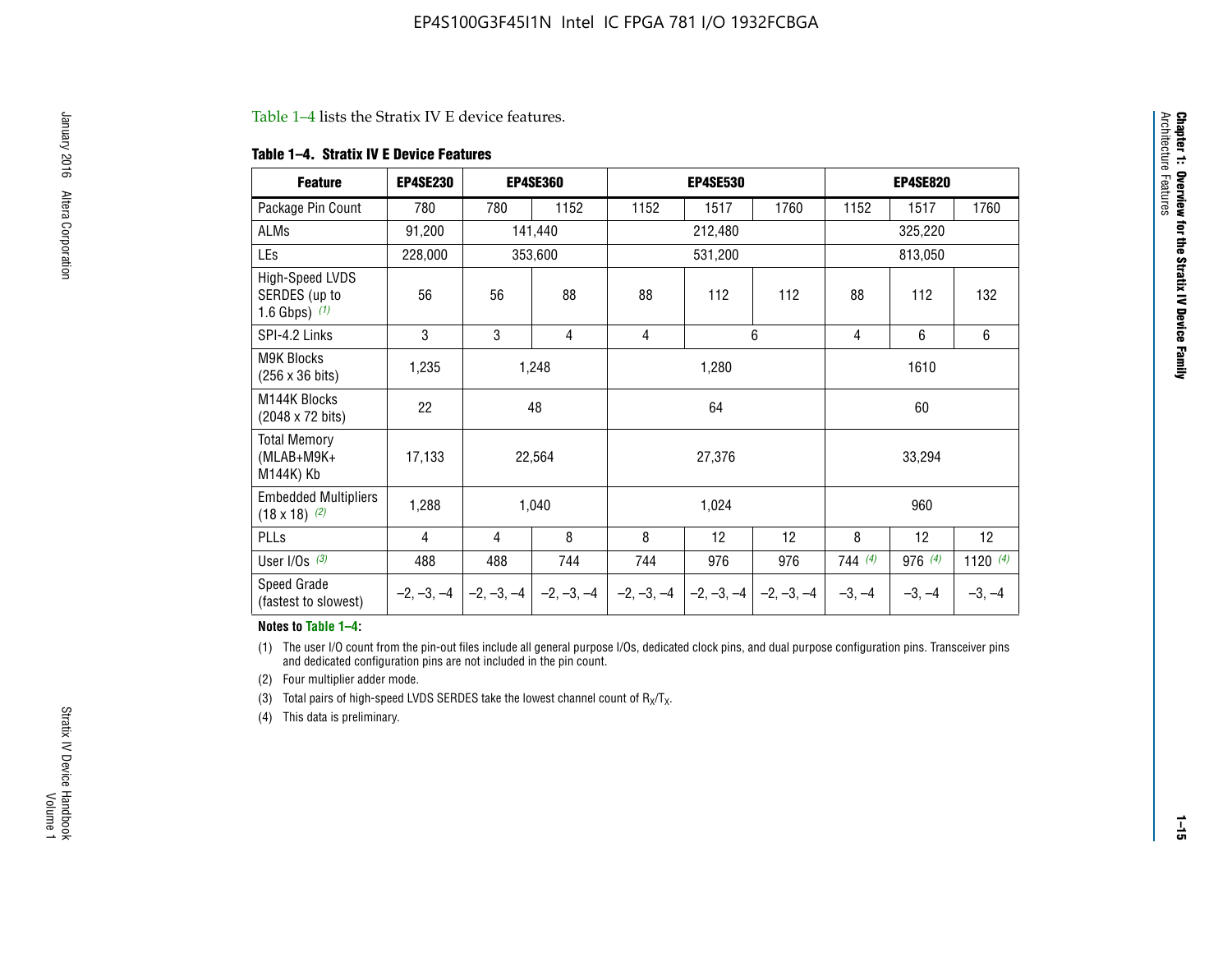Table 1–5 summarizes the Stratix IV E device package options.

| <b>Device</b> | <b>F780</b><br>$(29 \text{ mm} \times 29 \text{ mm})$ $(5)$ , $(6)$ | F1152<br>$(35 \text{ mm} \times 35 \text{ mm})$ $(5)$ $(7)$ | F <sub>1517</sub><br>$(40 \text{ mm} \times 40 \text{ mm})$ (7) | <b>F1760</b><br>$(42.5$ mm x 42.5 mm) $(7)$ |  |  |
|---------------|---------------------------------------------------------------------|-------------------------------------------------------------|-----------------------------------------------------------------|---------------------------------------------|--|--|
| EP4SE230      | F <sub>29</sub>                                                     |                                                             |                                                                 |                                             |  |  |
| EP4SE360      | H29 $(3)$                                                           | F35                                                         |                                                                 |                                             |  |  |
| EP4SE530      |                                                                     | H35 $(4)$                                                   | H40 $(4)$                                                       | F43                                         |  |  |
| EP4SE820      |                                                                     | H35 $(4)$                                                   | H40 $(4)$                                                       | F43                                         |  |  |

**Table 1–5. Stratix IV E Device Package Options** *(1)***,** *(2)*

#### **Notes to Table 1–5:**

(1) Device packages in the same column and marked under the same arrow sign have vertical migration capability.

(2) Use the Pin Migration Viewer in the Pin Planner to verify the pin migration compatibility when migrating devices. For more information, refer to *[I/O Management](http://www.altera.com/literature/hb/qts/qts_qii52013.pdf)* in the *Quartus II Handbook, Volume 2*.

(3) The 780-pin EP4SE360 device is available only in the 33 mm x 33 mm Hybrid flip chip package.

(4) The 1152-pin and 1517-pin for EP4SE530 and EP4SE820 devices are available only in the 42.5 mm x 42.5 mm Hybrid flip chip package.

(5) When migrating between hybrid and flip chip packages, there is an additional keep-out area. For more information, refer to the *[Package](http://www.altera.com/literature/ds/dspkg.pdf)  [Information Datasheet for Altera Devices](http://www.altera.com/literature/ds/dspkg.pdf)*.

(6) Devices listed in this column do not have on-package decoupling capacitors.

(7) Devices listed in this column have on-package decoupling capacitors. For more information about on-package decoupling capacitor value for each device, refer to Table 1–6.

Table 1–6 lists the Stratix IV E on-package decoupling information.

| Table 1–6. Stratix IV E Device On-Package Decoupling Information (1) |  |  |  |  |  |
|----------------------------------------------------------------------|--|--|--|--|--|
|----------------------------------------------------------------------|--|--|--|--|--|

|          | <b>Ordering Information</b> | <b>V<sub>cc</sub></b>               | <b>V<sub>CCIO</sub></b> |
|----------|-----------------------------|-------------------------------------|-------------------------|
| EP4SE360 | F <sub>35</sub>             | $4 \times 1$ uF + $4 \times 470$ nF | 10 nF per bank          |
|          | H <sub>35</sub>             |                                     |                         |
| EP4SE530 | H40                         | $4 \times 1$ uF + $4 \times 470$ nF | 10 nF per bank          |
|          | F43                         |                                     |                         |
|          | H <sub>35</sub>             |                                     |                         |
| EP4SE820 | H40                         | $4 \times 1$ uF + $4 \times 470$ nF | 10 nF per bank          |
|          | F43                         |                                     |                         |

**Note to Table 1–6:**

(1) Table 1–6 refers to production devices on-package decoupling. For more information about decoupling design of engineering sample (ES) devices, contact [Altera Technical Support](http://mysupport.altera.com/eservice/login.asp).

Table 1–7 lists the Stratix IV GT device features.

| <b>Feature</b>                       | <b>EP4S40G2</b> | <b>EP4S40G5</b> | <b>EP4S100G2</b> | <b>EP4S100G3</b> | <b>EP4S100G4</b> |      | <b>EP4S100G5</b> |
|--------------------------------------|-----------------|-----------------|------------------|------------------|------------------|------|------------------|
| Package Pin Count                    | 1517            | 1517            | 1517             | 1932             | 1932             | 1517 | 1932             |
| <b>ALMs</b>                          | 91,200          | 212,480         | 91,200           | 116,480          | 141,440          |      | 212.480          |
| LEs                                  | 228,000         | 531,200         | 228,000          | 291,200          | 353,600          |      | 531,200          |
| <b>Total Transceiver</b><br>Channels | 36              | 36              | 36               | 48               | 48               | 36   | 48               |

**Table 1–7. Stratix IV GT Device Features (Part 1 of 2)**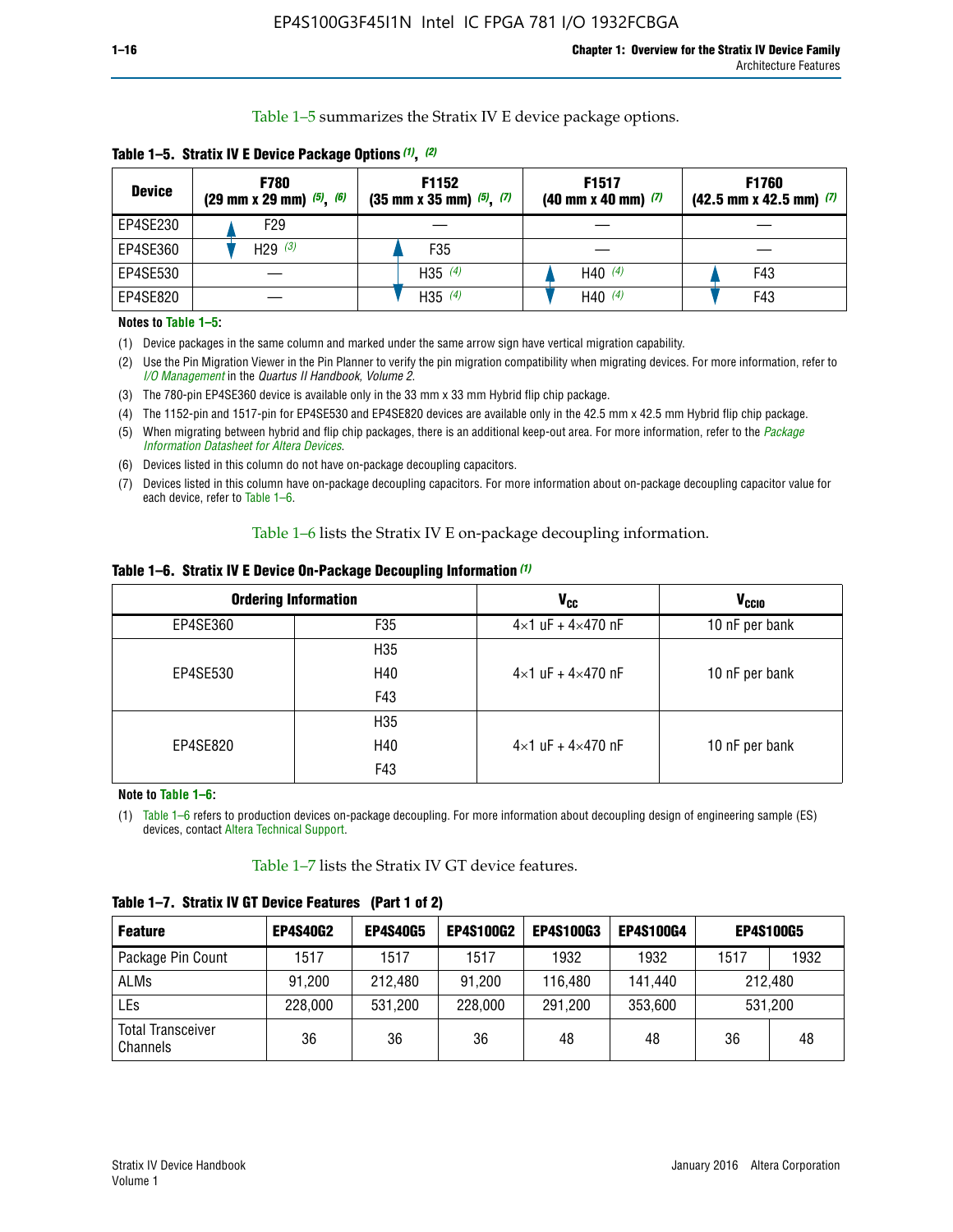| <b>Feature</b>                                                              | <b>EP4S40G2</b> | <b>EP4S40G5</b> | <b>EP4S100G2</b> | <b>EP4S100G3</b> | <b>EP4S100G4</b> |                           | <b>EP4S100G5</b> |
|-----------------------------------------------------------------------------|-----------------|-----------------|------------------|------------------|------------------|---------------------------|------------------|
| 10G Transceiver<br>Channels<br>(600 Mbps - 11.3 Gbps)<br>with $PMA + PCS$ ) | 12              | 12              | 24               | 24               | 24               | 24                        | 32               |
| 8G Transceiver<br>Channels<br>(600 Mbps - 8.5 Gbps<br>with PMA + PCS) $(1)$ | 12              | 12              | $\pmb{0}$        | 8                | 8                | $\mathbf 0$               | 0                |
| PMA-only CMU<br>Channels<br>(600 Mbps- 6.5 Gbps)                            | 12              | 12              | 12               | 16               | 16               | 12                        | 16               |
| PCIe hard IP Blocks                                                         | $\overline{2}$  | $\overline{2}$  | $\overline{2}$   | $\overline{4}$   | $\overline{4}$   | $\overline{2}$            | $\overline{4}$   |
| <b>High-Speed LVDS</b><br><b>SERDES</b><br>(up to 1.6 Gbps) $(2)$           | 46              | 46              | 46               | 47               | 47               | 46                        | 47               |
| SP1-4.2 Links                                                               | $\overline{2}$  | $\overline{2}$  | $\overline{2}$   | $\overline{2}$   | $\overline{2}$   | $\overline{2}$            | $2^{\circ}$      |
| <b>M9K Blocks</b><br>(256 x 36 bits)                                        | 1,235           | 1,280           | 1,235            | 936              | 1,248            |                           | 1,280            |
| M144K Blocks<br>(2048 x 72 bits)                                            | 22              | 64              | 22               | 36               | 48               |                           | 64               |
| Total Memory (MLAB +<br>M9K + M144K) Kb                                     | 17,133          | 27,376          | 17,133           | 17,248           | 22,564           |                           | 27,376           |
| <b>Embedded Multipliers</b><br>$18 \times 18^{(3)}$                         | 1,288           | 1,024           | 1,288            | 832              | 1,024            | 1,024                     |                  |
| PLLs                                                                        | 8               | 8               | 8                | 12               | 12               | 8                         | 12               |
| User I/Os $(4)$ , $(5)$                                                     | 654             | 654             | 654              | 781              | 781              | 654                       | 781              |
| Speed Grade<br>(fastest to slowest)                                         | $-1, -2, -3$    | $-1, -2, -3$    | $-1, -2, -3$     | $-1, -2, -3$     | $-1, -2, -3$     | $-1, -2, -3$ $-1, -2, -3$ |                  |

**Notes to Table 1–7:**

(1) You can configure all 10G transceiver channels as 8G transceiver channels. For example, the EP4S40G2F40 device has twenty-four 8G transceiver channels and the EP4S100G5F45 device has thirty-two 8G transceiver channels.

(2) Total pairs of high-speed LVDS SERDES take the lowest channel count of  $R_X/T_X$ .

(3) Four multiplier adder mode.

(4) The user I/O count from the pin-out files include all general purpose I/Os, dedicated clock pins, and dual purpose configuration pins. Transceiver pins and dedicated configuration pins are not included in the pin count.

(5) This data is preliminary.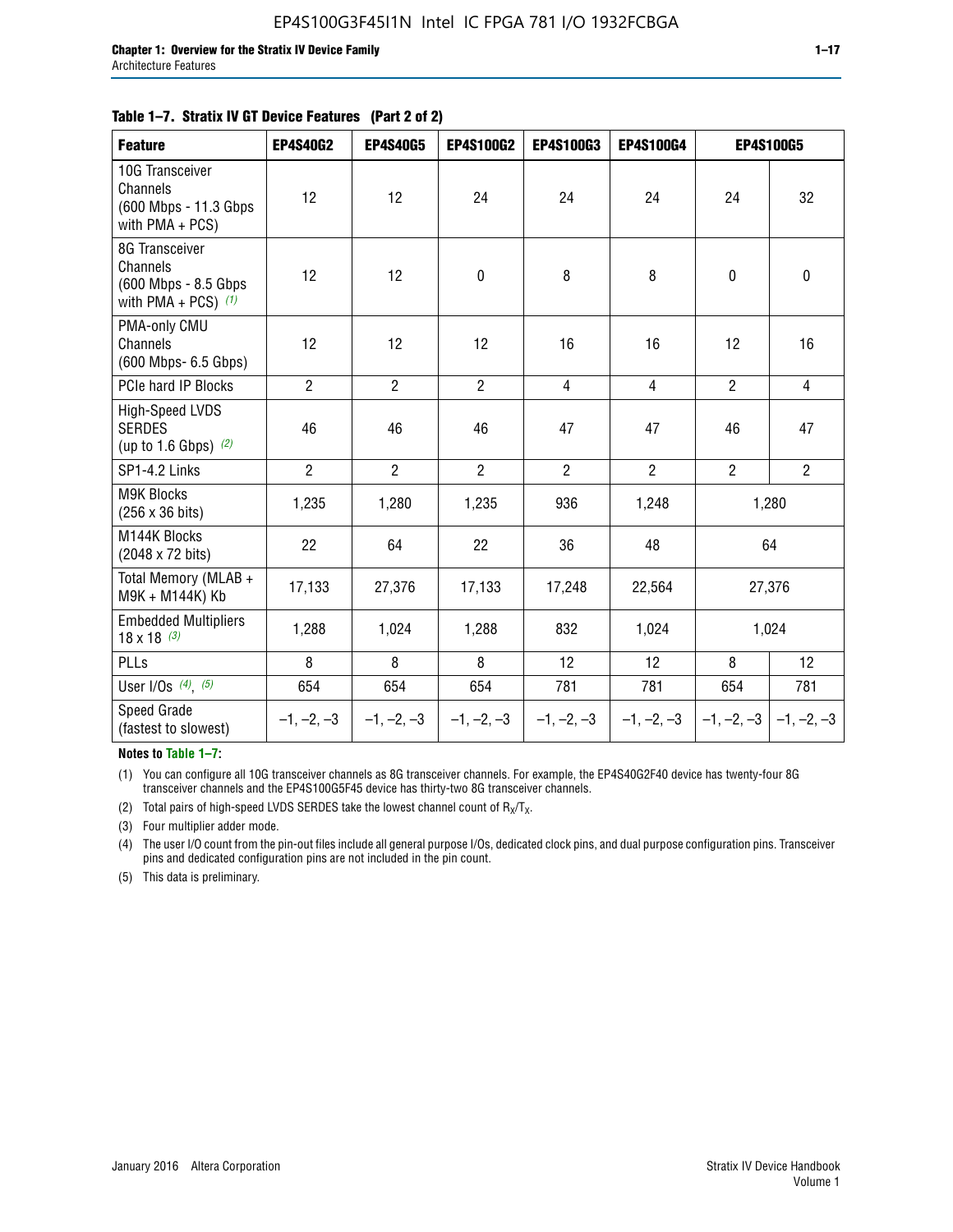Table 1–8 lists the resource counts for the Stratix IV GT devices.

|  | Table 1-8. Stratix IV GT Device Package Options (1), (2) |  |  |  |  |  |
|--|----------------------------------------------------------|--|--|--|--|--|
|--|----------------------------------------------------------|--|--|--|--|--|

| <b>Device</b>                      | <b>1517 Pin</b><br>$(40 \text{ mm} \times 40 \text{ mm})$ $(3)$ | <b>1932 Pin</b><br>(45 mm x 45 mm) |  |
|------------------------------------|-----------------------------------------------------------------|------------------------------------|--|
| <b>Stratix IV GT 40 G Devices</b>  |                                                                 |                                    |  |
| EP4S40G2                           | F40                                                             |                                    |  |
| EP4S40G5                           | H40 $(4)$ , $(5)$                                               |                                    |  |
| <b>Stratix IV GT 100 G Devices</b> |                                                                 |                                    |  |
| EP4S100G2                          | F40                                                             |                                    |  |
| EP4S100G3                          |                                                                 | F45                                |  |
| EP4S100G4                          |                                                                 | F45                                |  |
| EP4S100G5                          | (5)<br>$(4)$ ,<br>H40                                           | F45                                |  |

#### **Notes to Table 1–8:**

(1) This table represents pin compatability; however, it does not include hard IP block placement compatability.

- (2) Devices under the same arrow sign have vertical migration capability.
- (3) When migrating between hybrid and flip chip packages, there is an additional keep-out area. For more information, refer to the *[Altera Device Package Information Data Sheet](http://www.altera.com/literature/ds/dspkg.pdf)*.
- (4) EP4S40G5 and EP4S100G5 devices with 1517 pin-count are only available in 42.5-mm x 42.5-mm Hybrid flip chip packages.
- (5) If you are using the hard IP block, migration is not possible.

Table 1–9 lists the Stratix IV GT on-package decoupling information.

**Table 1–9. Stratix IV GT Device On-Package Decoupling Information** *(1)*

| <b>Ordering</b><br><b>Information</b> | Vcc                                 | <b>V<sub>CCIO</sub></b> | V <sub>CCL GXB</sub>            | V <sub>CCA L/R</sub> | V <sub>CCT L/R</sub> | V <sub>CCR_L/R</sub> |
|---------------------------------------|-------------------------------------|-------------------------|---------------------------------|----------------------|----------------------|----------------------|
| EP4S40G2F40                           | $2 \times 1$ uF + $2 \times 470$ nF | 10 nF per bank $(2)$    | 100 nF per<br>transceiver block | $100$ nF             | $100$ nF             | $100$ nF             |
| EP4S100G2F40                          |                                     |                         |                                 |                      |                      |                      |
| EP4S100G3F45                          |                                     | 10 nF per bank $(2)$    | 100 nF per<br>transceiver block | $100$ nF             | $100$ nF             | $100$ nF             |
| EP4S100G4F45                          |                                     |                         |                                 |                      |                      |                      |
| EP4S40G5H40                           | $4\times1$ uF + $4\times470$ nF     |                         |                                 |                      |                      |                      |
| EP4S100G5H40                          |                                     |                         |                                 |                      |                      |                      |
| EP4S100G5F45                          |                                     |                         |                                 |                      |                      |                      |

**Notes to Table 1–9:**

(1) Table 1–9 refers to production devices on-package decoupling. For more information about decoupling design of engineering sample (ES) devices, contact [Altera Technical Support](http://mysupport.altera.com/eservice/login.asp).

(2) For I/O banks  $3(*)$ ,  $4(*)$ ,  $7(*)$ , and  $8(*)$  only. There is no OPD for I/O bank  $1(*)$ ,  $2(*)$ ,  $5(*)$ , and  $6(*)$ .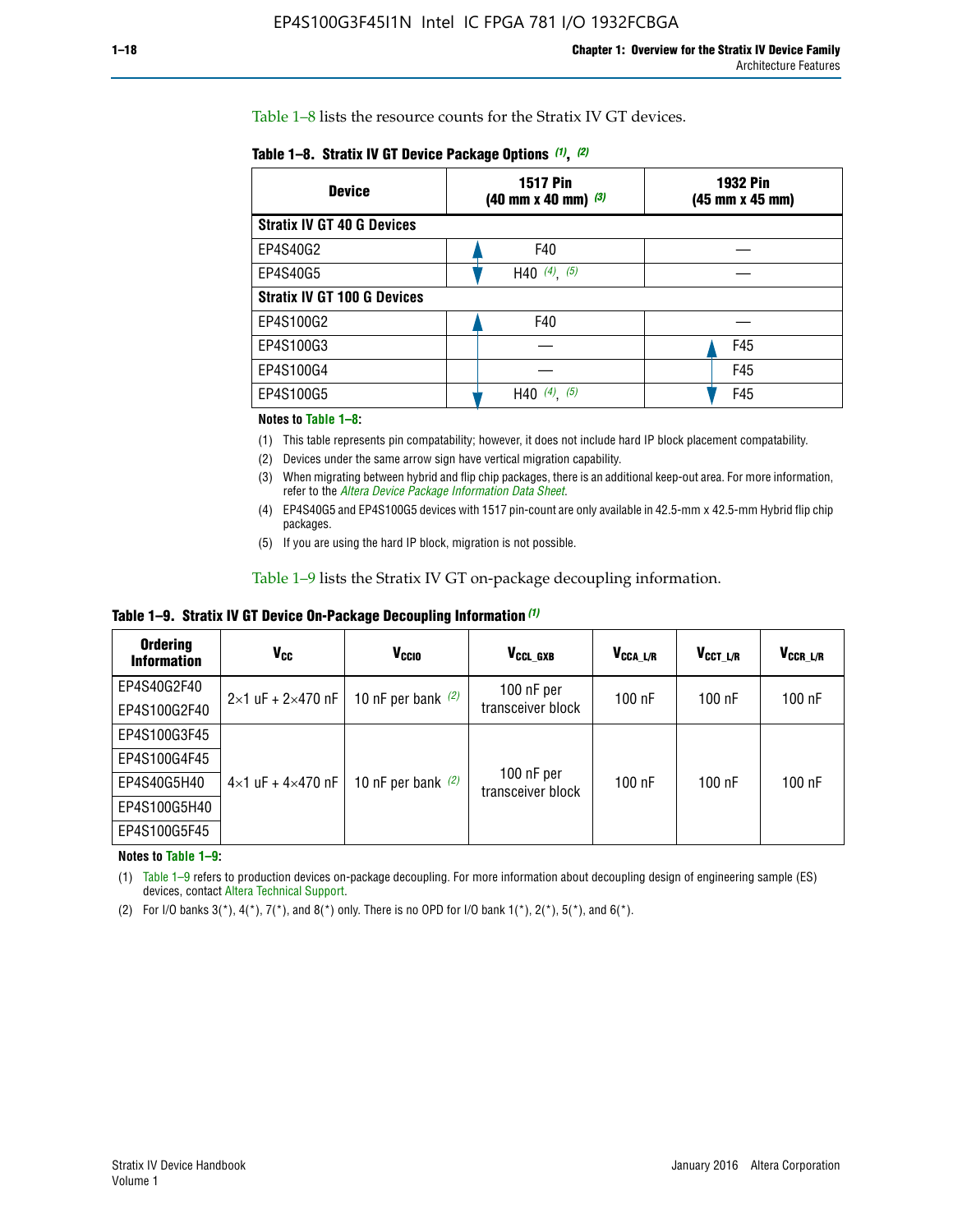# **Integrated Software Platform**

The Quartus II software provides an integrated environment for HDL and schematic design entry, compilation and logic synthesis, full simulation and advanced timing analysis, SignalTap II Logic Analyzer, and device configuration of Stratix IV designs. The Quartus II software provides the MegaWizard<sup> $M$ </sup> Plug-In Manager user interface to generate different functional blocks, such as memory, PLL, and digital signal processing logic. For transceivers, the Quartus II software provides the ALTGX MegaWizard Plug-In Manager interface that guides you through configuration of the transceiver based on your application requirements.

The Stratix IV GX and GT transceivers allow you to implement low-power and reliable high-speed serial interface applications with its fully reconfigurable hardware, optimal signal integrity, and integrated Quartus II software platform.

For more information about the QuarJanuary2016tus II software features, refer to the *[Quartus II Handbook](http://www.altera.com/literature/lit-qts.jsp)*.

# **Ordering Information**

This section describes the Stratix IV E, GT, and GX devices ordering information. Figure 1–4 shows the ordering codes for Stratix IV GX and E devices.



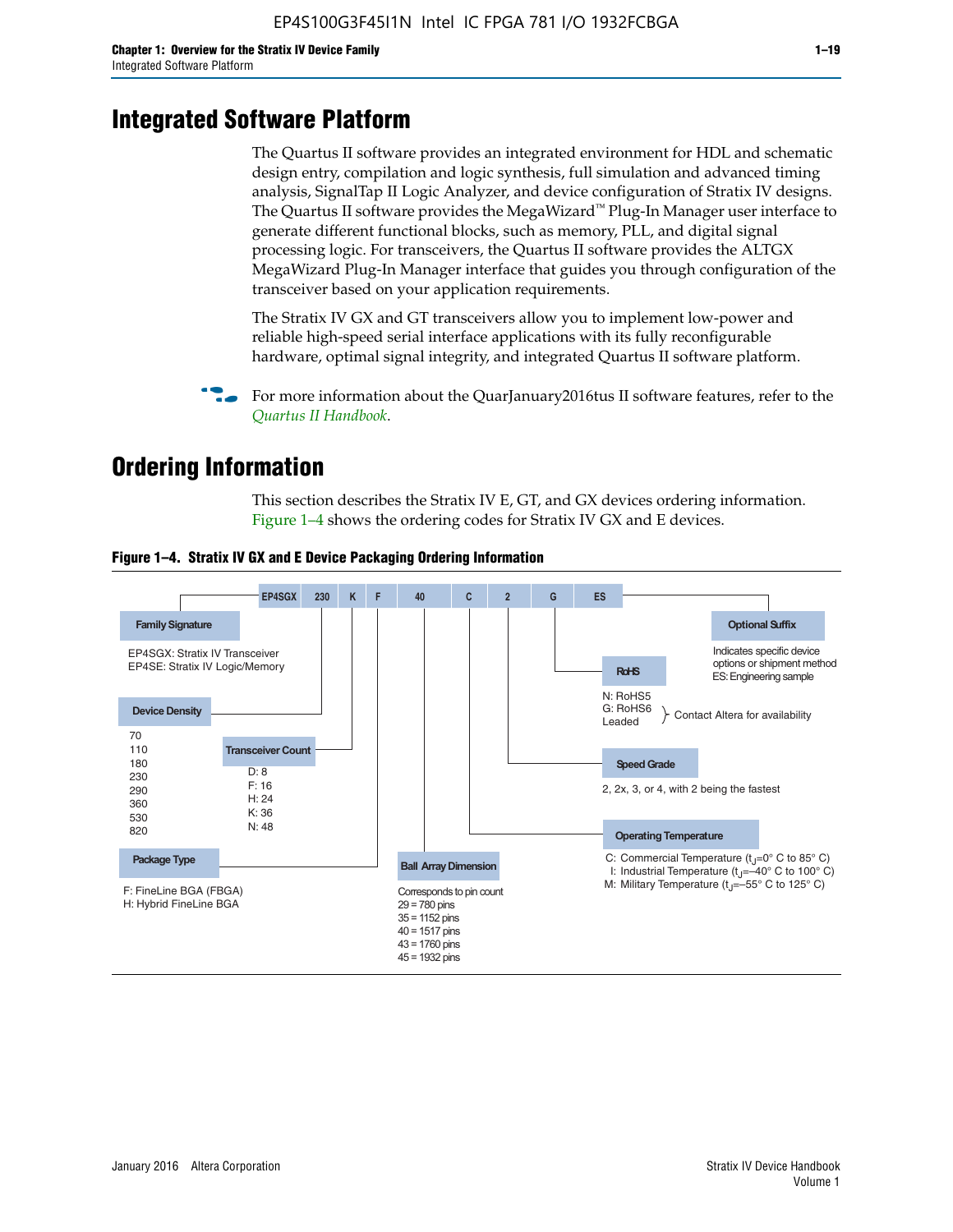Figure 1–5 shows the ordering codes for Stratix IV GT devices.





# **Document Revision History**

Table 1–10 lists the revision history for this chapter.

| <b>Date</b>       | Version | <b>Changes</b>                                         |
|-------------------|---------|--------------------------------------------------------|
| January 2016      | 3.5     | <b>Updated Figure 1–4 with new RoHS information</b>    |
| September 2012    | 3.4     | ■ Updated Table 1–1 to close FB $#30986$ .             |
|                   |         | Updated Table 1–2 and Table 1–5 to close FB $#31127$ . |
| June 2011         | 3.3     | Added military temperature to Figure 1–4.              |
| February 2011     | 3.2     | ■ Updated Table 1–7 and Table 1–8.                     |
|                   |         | $\blacksquare$ Applied new template.                   |
|                   |         | Minor text edits.                                      |
| <b>March 2010</b> | 3.1     | <b>Updated Table 1–1, Table 1–2, and Table 1–7.</b>    |
|                   |         | ■ Updated Figure $1-3$ .                               |
|                   |         | ■ Updated the "Stratix IV GT Devices" section.         |
|                   |         | Added two new references to the Introduction section.  |
|                   |         | Minor text edits.                                      |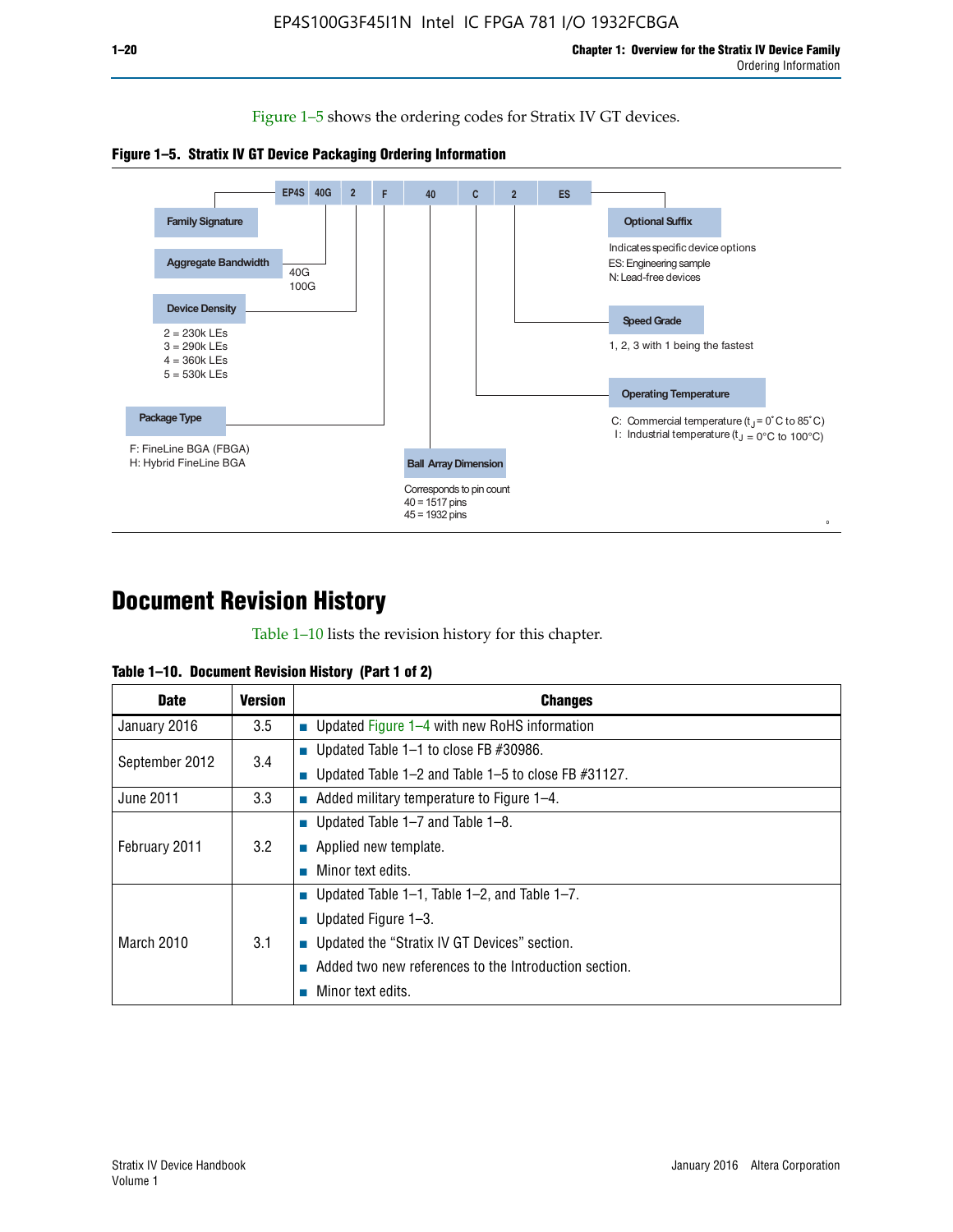# **Table 1–10. Document Revision History (Part 2 of 2)**

| <b>Date</b>      | <b>Version</b> | <b>Changes</b>                                                                                                                                                                                                                                                                    |
|------------------|----------------|-----------------------------------------------------------------------------------------------------------------------------------------------------------------------------------------------------------------------------------------------------------------------------------|
|                  |                | ■ Updated the "Stratix IV Device Family Overview", "Feature Summary", "Stratix IV GT<br>Devices", "High-Speed Transceiver Features", "FPGA Fabric and I/O Features", "Highest<br>Aggregate Data Bandwidth", "System Integration", and "Integrated Software Platform"<br>sections. |
| November 2009    | 3.0            | $\blacksquare$ Added Table 1-3, Table 1-6, and Table 1-9.                                                                                                                                                                                                                         |
|                  |                | Updated Table $1-1$ , Table $1-2$ , Table $1-4$ , Table $1-5$ , Table $1-7$ , and Table $1-8$ .                                                                                                                                                                                   |
|                  |                | ■ Updated Figure 1–3, Figure 1–4, and Figure 1–5.                                                                                                                                                                                                                                 |
|                  |                | $\blacksquare$ Minor text edits.                                                                                                                                                                                                                                                  |
| <b>June 2009</b> | 2.4            | $\blacksquare$ Updated Table 1-1.                                                                                                                                                                                                                                                 |
|                  |                | ■ Minor text edits.                                                                                                                                                                                                                                                               |
|                  |                | Added Table 1–5, Table 1–6, and Figure 1–3.                                                                                                                                                                                                                                       |
|                  |                | ■ Updated Figure $1-5$ .                                                                                                                                                                                                                                                          |
| April 2009       | 2.3            | Updated Table $1-1$ , Table $1-2$ , Table $1-3$ , and Table $1-4$ .                                                                                                                                                                                                               |
|                  |                | ■ Updated "Introduction", "Feature Summary", "Stratix IV GX Devices", "Stratix IV GT<br>Devices", "Architecture Features", and "FPGA Fabric and I/O Features"                                                                                                                     |
|                  | 2.2            | ■ Updated "Feature Summary", "Stratix IV GX Devices", "Stratix IV E Device", "Stratix IV<br>GT Devices", "Signal Integrity"                                                                                                                                                       |
| March 2009       |                | Removed Tables 1-5 and 1-6                                                                                                                                                                                                                                                        |
|                  |                | $\blacksquare$ Updated Figure 1-4                                                                                                                                                                                                                                                 |
|                  |                | ■ Updated "Introduction", "Feature Summary", "Stratix IV Device Diagnostic Features",<br>"Signal Integrity", "Clock Networks", "High-Speed Differential I/O with DPA and Soft-<br>CDR", "System Integration", and "Ordering Information" sections.                                |
|                  |                | Added "Stratix IV GT 100G Devices" and "Stratix IV GT 100G Transceiver Bandwidth"<br>sections.                                                                                                                                                                                    |
| March 2009       | 2.1            | <b>Updated Table 1–1, Table 1–2, Table 1–3, and Table 1–4.</b>                                                                                                                                                                                                                    |
|                  |                | $\blacksquare$ Added Table 1-5 and Table 1-6.                                                                                                                                                                                                                                     |
|                  |                | ■ Updated Figure $1-3$ and Figure $1-4$ .                                                                                                                                                                                                                                         |
|                  |                | $\blacksquare$ Added Figure 1-5.                                                                                                                                                                                                                                                  |
|                  |                | Removed "Referenced Documents" section.                                                                                                                                                                                                                                           |
|                  |                | ■ Updated "Feature Summary" on page 1-1.                                                                                                                                                                                                                                          |
| November 2008    |                | ■ Updated "Stratix IV Device Diagnostic Features" on page 1-7.                                                                                                                                                                                                                    |
|                  |                | Updated "FPGA Fabric and I/O Features" on page 1-8.                                                                                                                                                                                                                               |
|                  | 2.0            | Updated Table 1-1.                                                                                                                                                                                                                                                                |
|                  |                | Updated Table 1-2.<br>П                                                                                                                                                                                                                                                           |
|                  |                | • Updated "Table 1-5 shows the total number of transceivers available in the Stratix IV GT<br>Device." on page 1-15.                                                                                                                                                              |
| <b>July 2008</b> | 1.1            | Revised "Introduction".                                                                                                                                                                                                                                                           |
| May 2008         | 1.0            | Initial release.                                                                                                                                                                                                                                                                  |